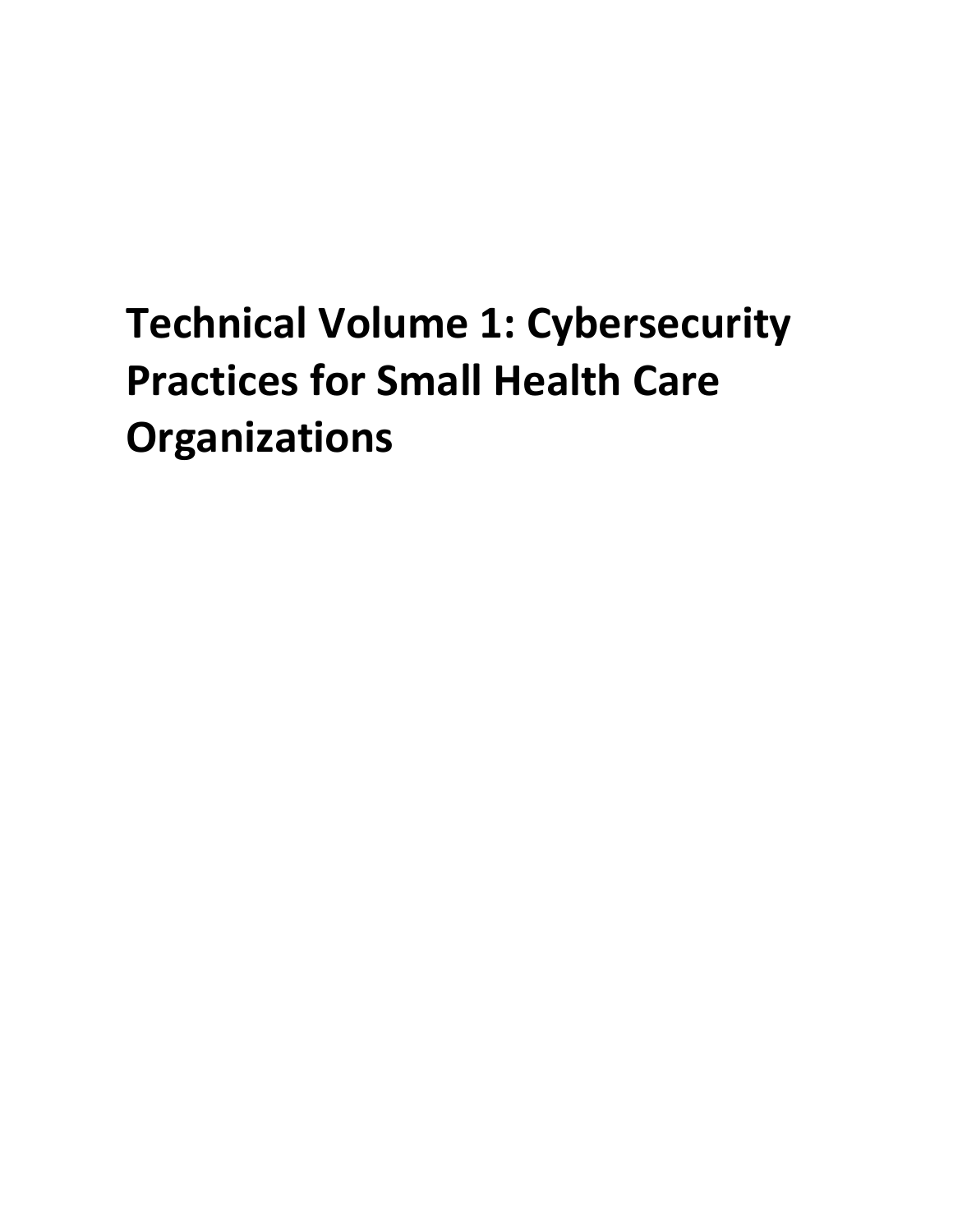### **Table of Contents**

### **List of Tables**

| Table 5. Security Controls Enabling Organizations to Manage User Access to Data 12 |  |
|------------------------------------------------------------------------------------|--|
|                                                                                    |  |
| Table 7. Incident Response Recommendations to Mitigate Risk of a Data Breach 22    |  |
|                                                                                    |  |
|                                                                                    |  |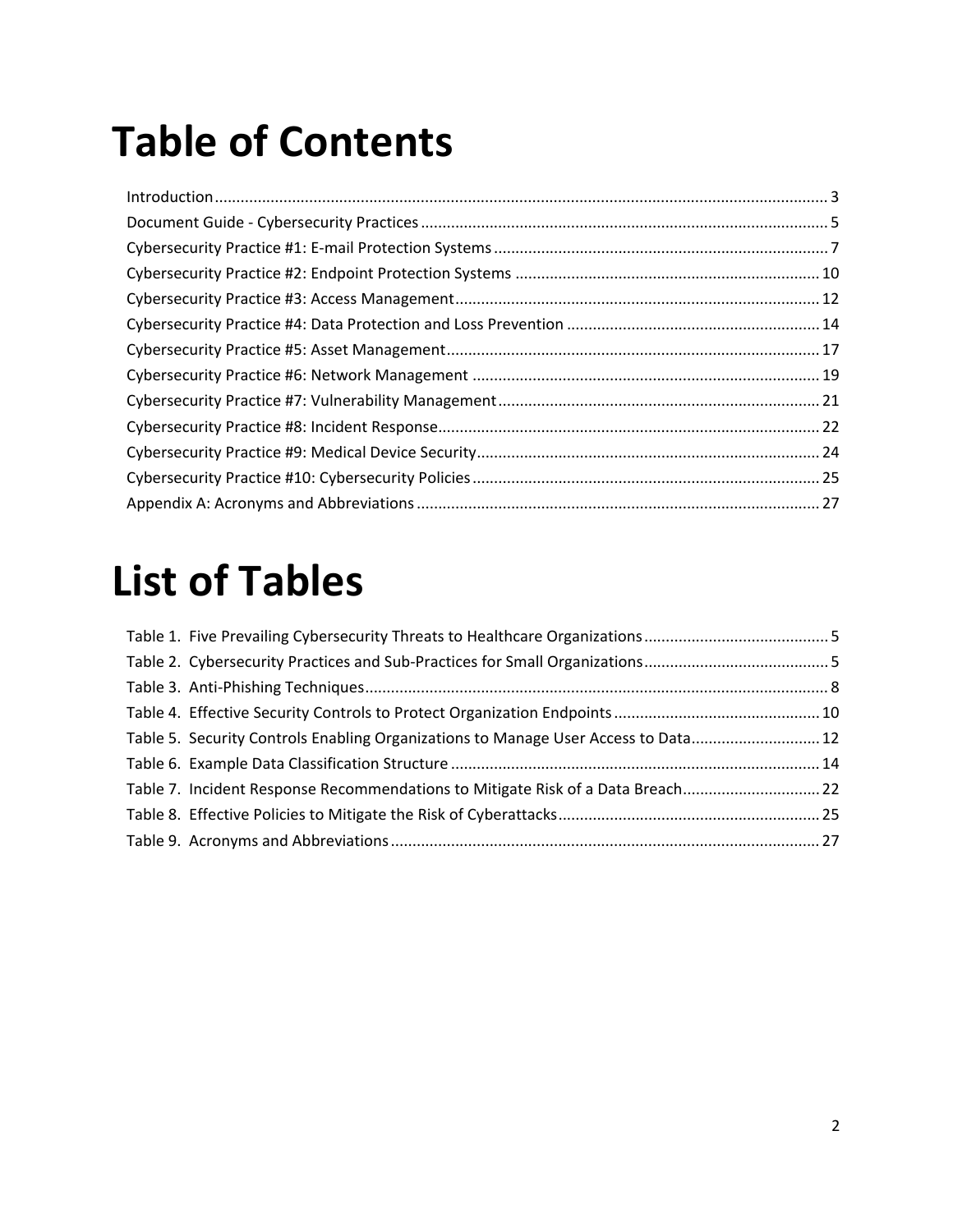### <span id="page-2-0"></span>**Introduction**

 laptop with unencrypted personal health information (PHI), a publicized breach could result. Such a Small health care organizations tend to have limited resources for managing their cybersecurity practices, but they are no less subject to cyberattacks. Indeed, the five threats identified in the Main Document can be very disruptive to small organizations. For example, if a small provider practice loses a breach could have consequences for both the provider's patients and the practice's reputation.

(IT) and security staff dedicated to implementing cybersecurity practices due to limited resources. *Technical Volume 1* provides health care cybersecurity practices for small health care organizations. For the purpose of this volume, *small organizations* generally do not have dedicated information technology Personnel may consequently have limited awareness of the severity of cyber threats to patients and to the organization, and thus awareness of the importance of cybersecurity.

 practice and maintain business operations. For example, small organizations transmit financial The primary mission of small healthcare organizations is to provide health care to their patients in the most cost-effective way. Cost-effectiveness enables small organizations to sustain operations, maintain financial viability, justify future investments such as grants and, in the case of for-profit organizations, generate an acceptable profit. Conducting day-to-day business usually involves the electronic sharing of clinical and financial information with patients, providers, vendors, and other players to manage the information to submit invoices and insurance claims paid by Medicare, Medicaid, Health Maintenance Organizations (HMOs), and credit card companies.

In general, small organizations perform the following functions:

- transitioning care (both social and clinical), electronic or "e-prescribing," communicating with • *Clinical care*, which includes but is not limited to sharing information for clinical care, patients through direct secure messaging, and operating diagnostic equipment connected to a computer network, such as ultrasound and pictures archiving and communication systems (PACS).
- • *Provider practice management*, which includes patient access and registration, patient accounting, patient scheduling systems, claims management, and bill processing.
- • *Business operations*, which include accounts payable, supply chain, human resources, IT, staff education, protecting patient information, and business continuity or disaster recovery.

Just as health care professionals must wash their hands before caring for patients, health care organizations must practice good cyber hygiene in today's digital world by including cybersecurity as an everyday, universal precaution. Like hand washing, cyber awareness does not have to be complicated or expensive. In fact, simple cybersecurity practices, such as always logging off a computer when finished working, are very effective at protecting information that is sensitive and private.

This volume takes into consideration recommendations made by divisions of the U.S. Department of Health & Human Services (HHS) including, but not limited to, the Office for Civil Rights (OCR), the Food and Drug Administration (FDA), the Office of the Assistant Secretary for Preparedness and Response (ASPR), the Office of the Chief Information Officer (OCIO), the Centers for Medicare and Medicaid Services (CMS), and the Office of the National Coordinator for Health Information Technology (ONC), as well as guidelines and leading practices from the National Institute of Standards and Technology (NIST) and the Department of Homeland Security (DHS).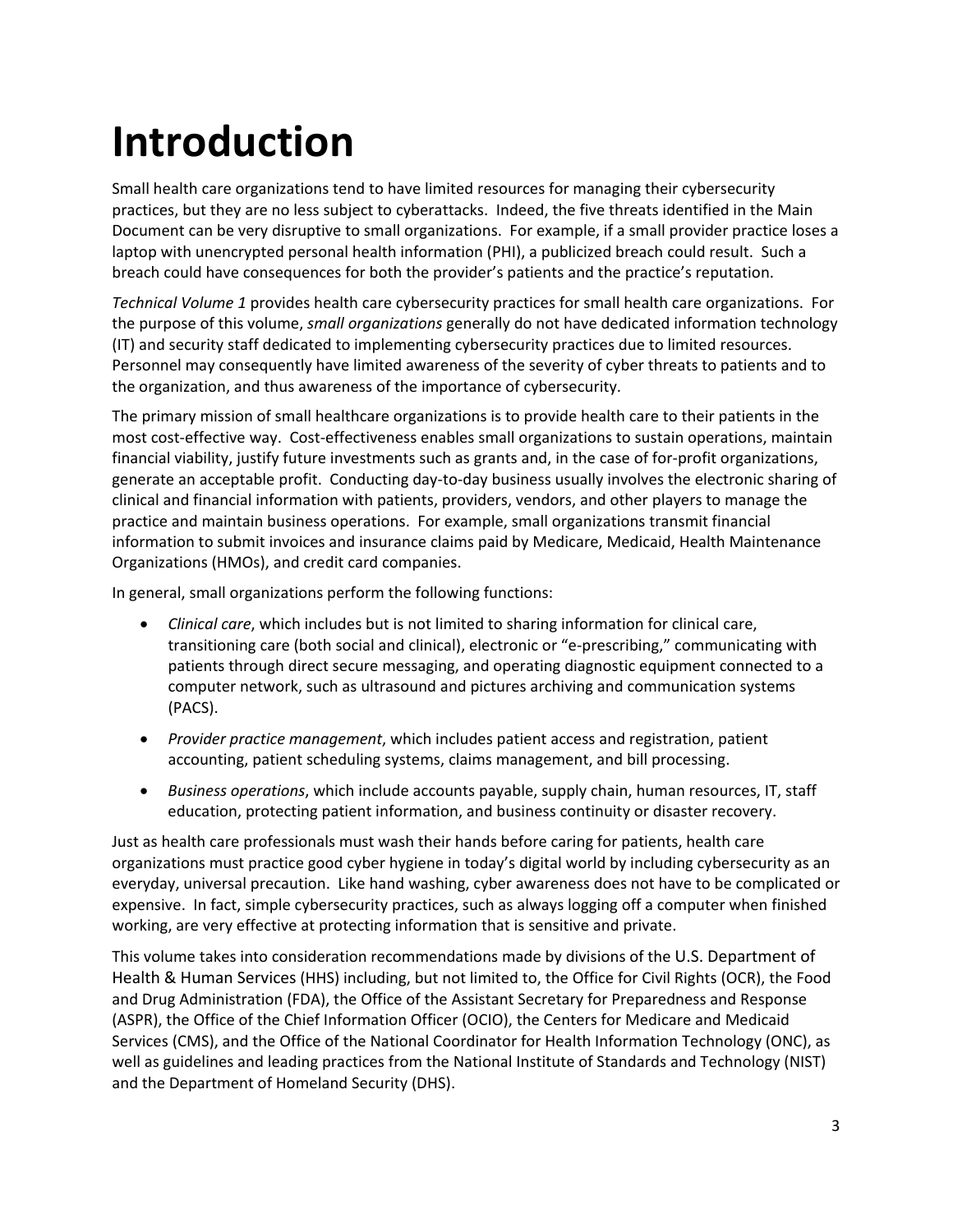Small health care organizations must comply with multiple legal and regulatory guidelines and requirements. They often ensure compliance by creating an internal infrastructure of personnel and external resources. For example, organizations may be subject to directives from: procedures to govern the transmission of sensitive data as needed internally and with authorized

- • Electronic health records (EHR) interoperability guidelines
- Medicare Access and the Children's Health Insurance Program (CHIP) Reauthorization Act of 2015 (MACRA)/Meaningful Use
- Health Insurance Portability and Accountability Act (HIPAA)/Health Information Technology Economic and Clinical Health Act (HITECH)
- • Payment Card Industry Data Security Standard (PCI-DSS)
- Substance Abuse and Mental Health Services Administration (SAMHSA)
- The Stark Law as it relates to using the services of an affiliated organization

 providers to maintain operations that leverage current technologies. Given the complicated nature of IT and cybersecurity, these third-party IT organizations can be helpful in identifying, assessing, and implementing cybersecurity practices. Your IT support providers should be capable of reviewing the practices in this publication to determine which are most applicable to your organization. Many small practices and health care organizations use third-party IT support and cloud service

 The practices in this volume are tailored to small organizations, but such organizations may also benefit from selected practices in Technical Volume 2, which focuses on medium and large organizations and is included with this publication. Small organizations may benefit from the cybersecurity practices in both volumes.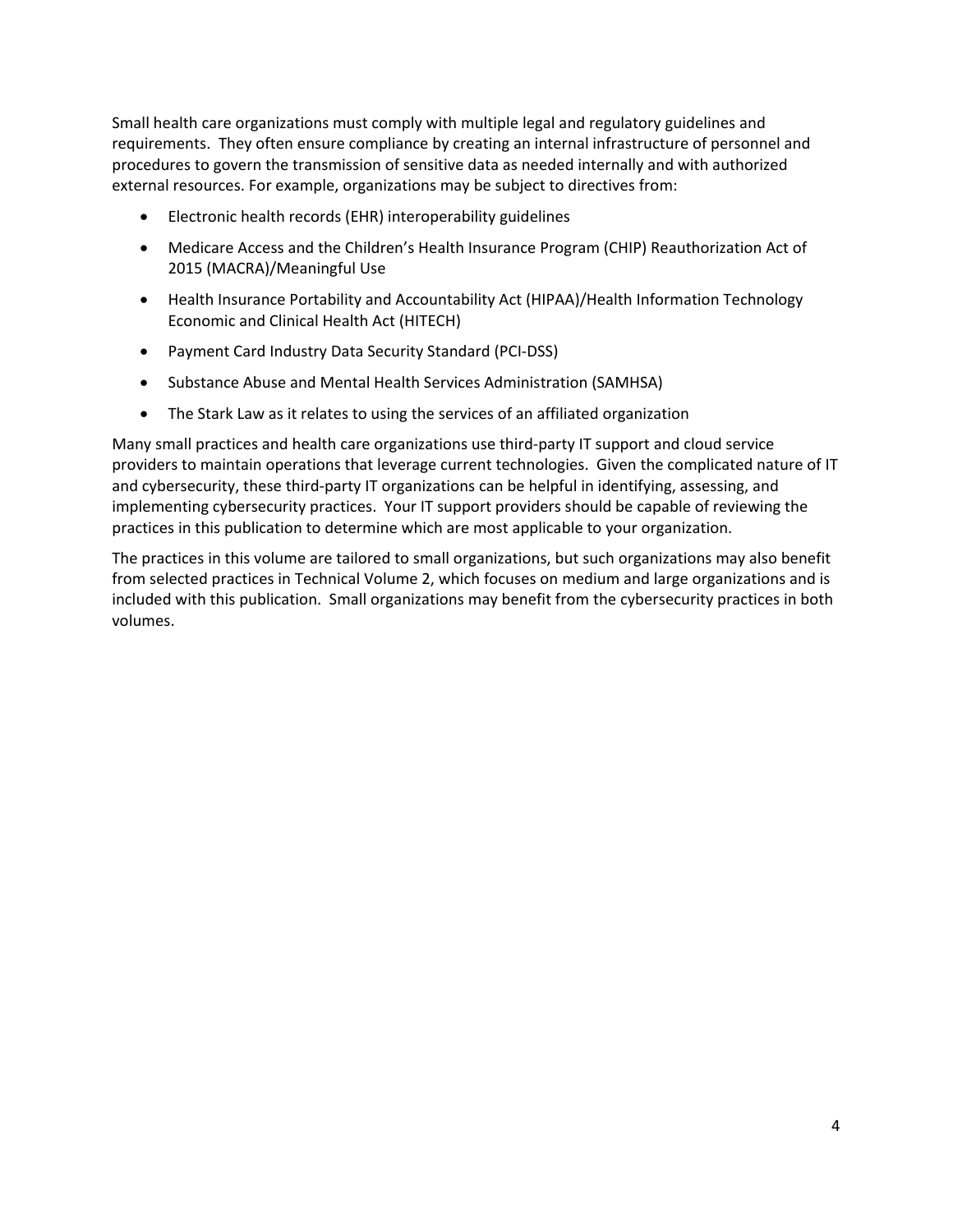## <span id="page-4-2"></span>**Document Guide: Cybersecurity Practices**

This volume provides small health care organizations with a series of cybersecurity practices to reduce the impact of the five cybersecurity threats identified in Table 1 and discussed in the Main document. (See the Main document for detailed definitions and descriptions of each threat.)

<span id="page-4-0"></span>

| <b>Threat</b>                                                                            | <b>Potential Impact of Attack</b>                                                                                           |
|------------------------------------------------------------------------------------------|-----------------------------------------------------------------------------------------------------------------------------|
| <b>E-mail phishing attack</b>                                                            | Malware delivery or credential attacks. Both attacks further<br>compromise the organization.                                |
| Ransomware attack                                                                        | Assets locked and held for monetary ransom (extortion). May<br>result in the permanent loss of patient records.             |
| Loss or theft of<br>equipment or data                                                    | Breach of sensitive information. May lead to patient identity<br>theft.                                                     |
| <b>Accidental or</b><br>intentional data loss                                            | Removal of data from the organization (intentionally or<br>unintentionally). May lead to a breach of sensitive information. |
| <b>Attacks against</b><br>connected medical<br>devices that may<br>affect patient safety | Undermined patient safety, treatment, and well-being.                                                                       |

Table 1. Five Prevailing Cybersecurity Threats to Health Care Organizations

<span id="page-4-1"></span>The cybersecurity practices and sub-practices to mitigate these threats are listed in Table 2 below.

| <b>Cybersecurity Practice</b>              | <b>Sub-Practice for Small Organizations</b> |                                           | Page           |
|--------------------------------------------|---------------------------------------------|-------------------------------------------|----------------|
| <b>E-mail Protection Systems</b>           | 1.S.A                                       | E-mail System Configuration               | 6              |
|                                            | 1.S.B                                       | Education                                 | $\overline{7}$ |
|                                            | 1.S.C                                       | <b>Phishing Simulation</b>                | 7              |
| <b>Endpoint Protection Systems</b>         | 2.S.A                                       | <b>Basic Endpoint Protection</b>          | 9              |
| <b>Access Management</b>                   | 3.S.A                                       | <b>Basic Access Management</b>            | 11             |
| <b>Data Protection and Loss Prevention</b> | 4.S.A                                       | Policy                                    | 13             |
|                                            | 4.S.B                                       | Procedures                                | 14             |
|                                            | 4.S.C                                       | Education                                 | 15             |
| <b>Asset Management</b>                    | 5.S.A                                       | Inventory                                 | 16             |
|                                            | 5.S.B                                       | Procurement                               | 17             |
|                                            | 5.S.C                                       | Decommissioning                           | 17             |
| <b>Network Management</b>                  | 6.5.A                                       | <b>Network Segmentation</b>               | 18             |
|                                            | 6.S.B                                       | <b>Physical Security and Guest Access</b> | 18             |

Table 2. Cybersecurity Practices and Sub-Practices for Small Organizations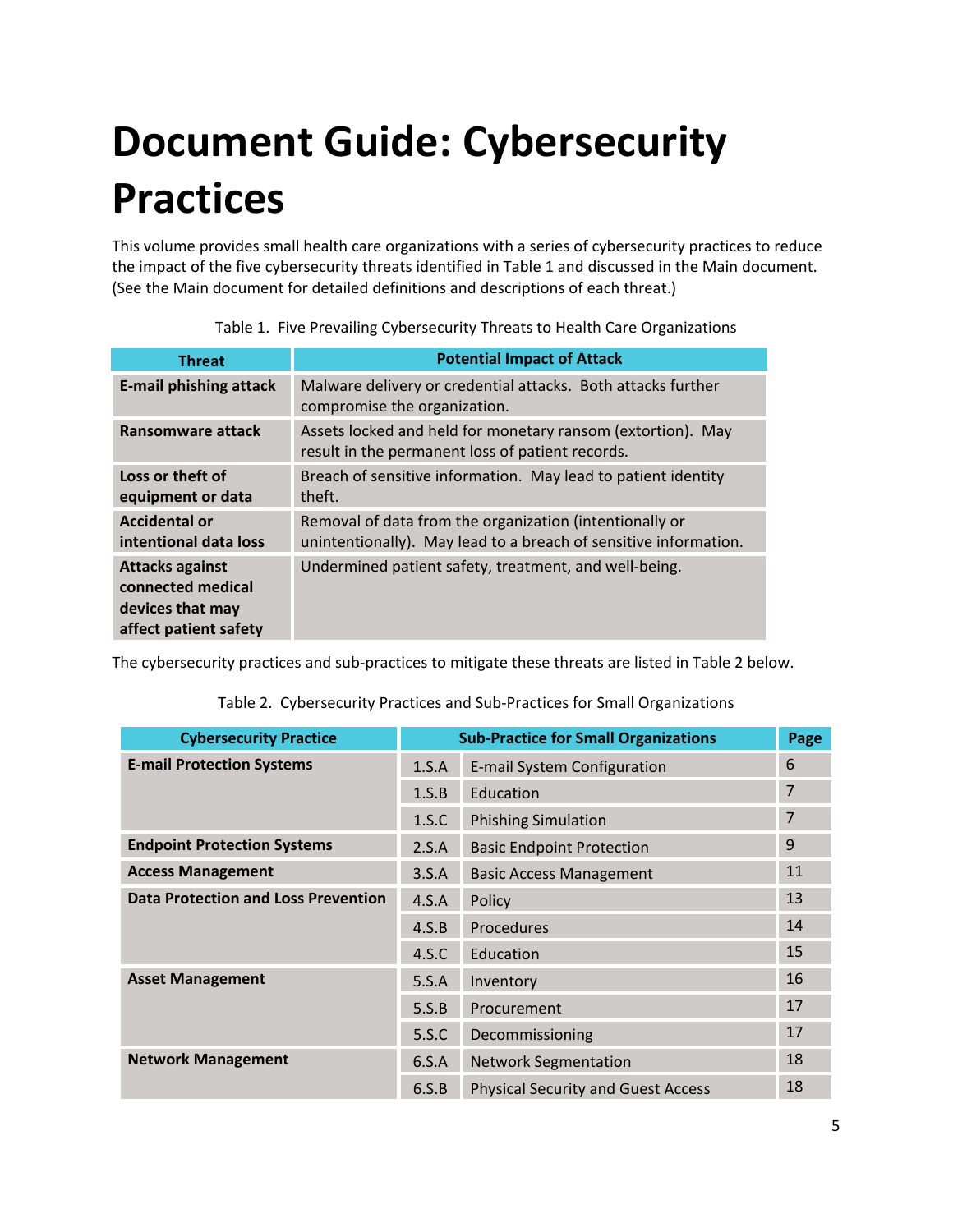| <b>Cybersecurity Practice</b>   | <b>Sub-Practice for Small Organizations</b> |                                 | Page |
|---------------------------------|---------------------------------------------|---------------------------------|------|
|                                 | 6.S.C                                       | Intrusion Prevention            | 19   |
| <b>Vulnerability Management</b> | 7.S.A                                       | <b>Vulnerability Management</b> | 20   |
| <b>Incident Response</b>        | 8.S.A                                       | Incident Response               | 21   |
|                                 | 8.S.B                                       | <b>ISAC/ISAO Participation</b>  | 22   |
| <b>Medical Device Security</b>  | 9.5.A                                       | <b>Medical Device Security</b>  | 23   |
| <b>Cybersecurity Policies</b>   | 10.S.A                                      | <b>Policies</b>                 | 24   |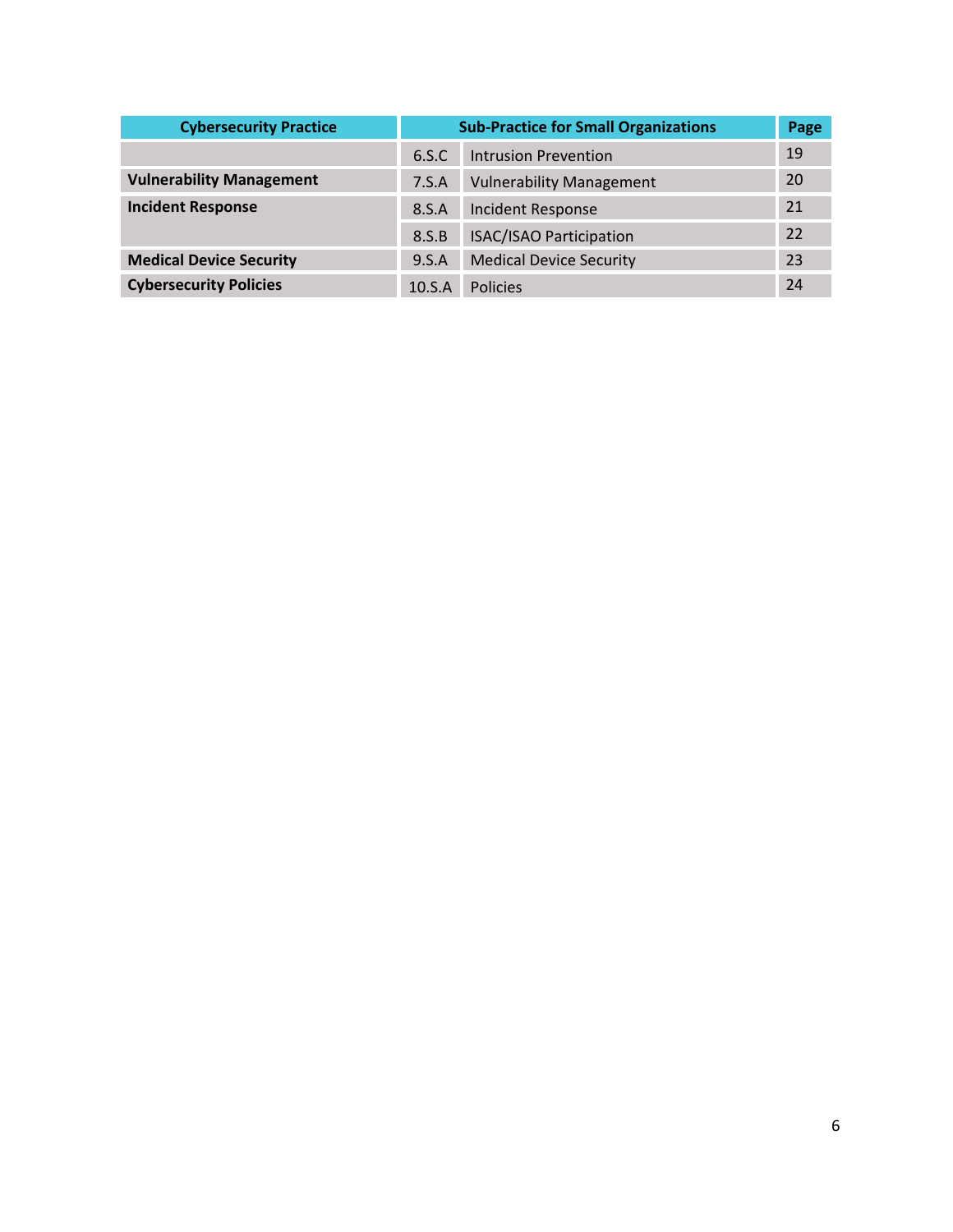## <span id="page-6-0"></span>**Cybersecurity Practice #1: E-mail Protection Systems**

 dedicated internal e-mail infrastructure. The e-mail protection practices in this section are presented in Most small practices leverage outsourced third-party e-mail providers, rather than establishing a three parts:

- • *E-mail system configuration*: the components and capabilities that should be included within your e-mail system
- organization against e-mail–based cyberattacks such as phishing and ransomware • *Education:* how to increase staff understanding and awareness of ways to protect your
- • *Phishing simulations:* ways to provide staff with training on and awareness of phishing e-mails

#### **Sub-Practices for Small Organizations**

| 1.S.A | <b>E-mail System Configuration</b> | NIST FRAMEWORK REF:       |
|-------|------------------------------------|---------------------------|
|       |                                    | PR.DS-2, PR.IP-1, PR.AC-7 |

 Consider the following controls to enhance the security posture of your e-mail system. Check with your e-mail service provider to ensure that these controls are in place and enabled.

- Avoid "free" or "consumer" e-mail systems for your business; such systems are not approved to store, process, or transmit PHI. We recommend contracting with a service provider that caters to the health care or public health sector.
- updated wherever possible. Many spam filters can be configured to recognize and block suspicious e-mails before they reach employee inboxes. • Ensure that basic spam/antivirus software solutions are installed, active, and automatically
- Deploy multifactor authentication (MFA) before enabling access to your e-mail system. MFA prevents hackers who have obtained a legitimate user's credentials from accessing your system.
- • Optimize security settings within your authorized internet browser(s), including blocking specific websites or types of websites, to minimize the likelihood that an employee will open a malicious website link. Most browsers assess the possibility that a site is malicious and send warning messages to users attempting to access potentially dangerous sites.
- organization. Consider implementing a tag that advises the user to be cautious when opening  such e-mails, for example, "*Stop. Read. Think. This is an External E-mail*." • Configure your e-mail system to tag messages as "EXTERNAL" that are sent from outside of your
- Implement an e-mail encryption module that enables users to securely send e-mails to external recipients or to protect information that should only be seen by authorized individuals.
- Provision every employee with a unique user account that is tied to a unique e-mail address. These accounts and e-mail addresses should not be shared, and should be de-provisioned when the employee leaves the organization.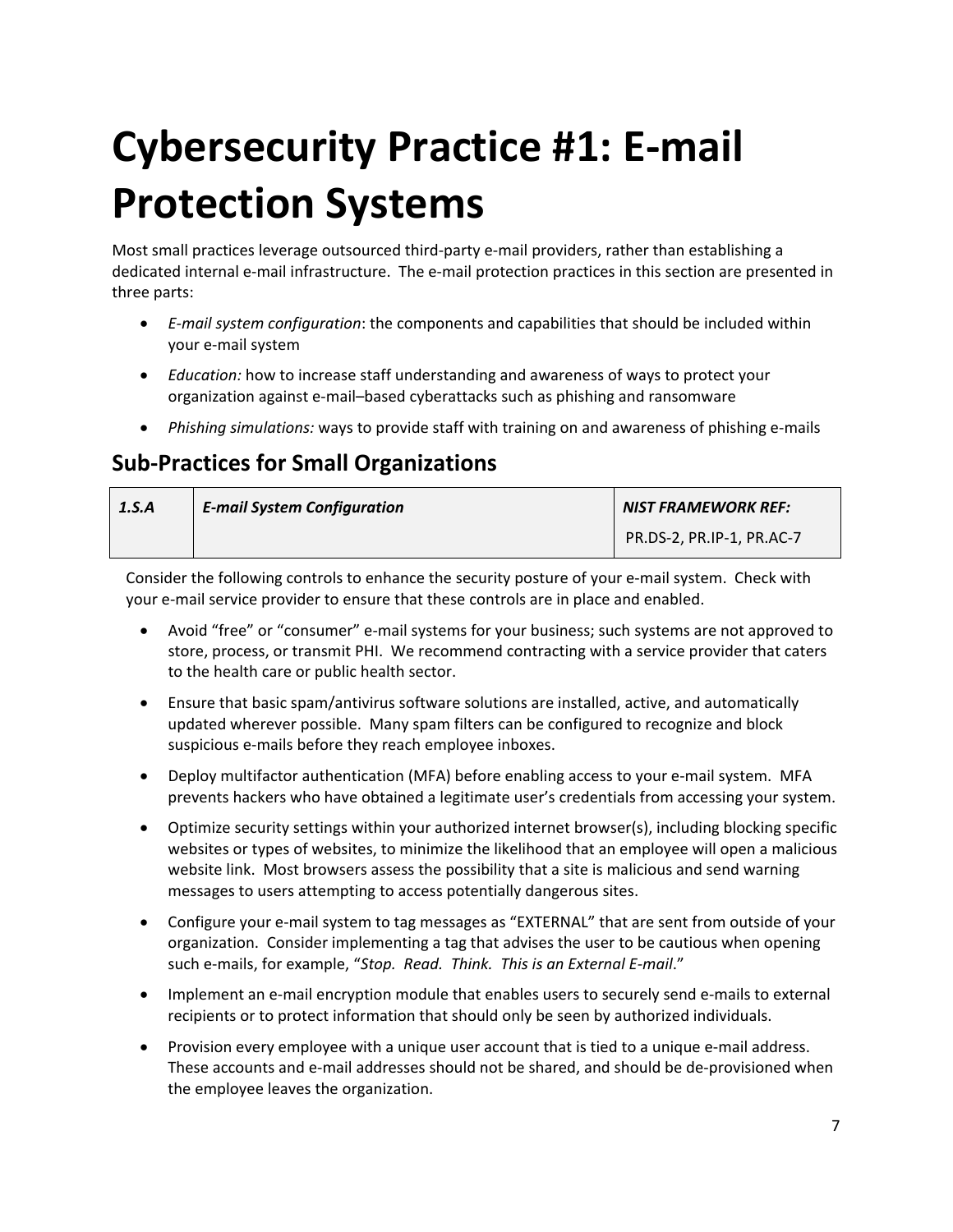| 1.S.B | <b>Education</b> | <b>NIST FRAMEWORK REF:</b> |
|-------|------------------|----------------------------|
|       |                  | PR.AT-1                    |

Implement the following education and awareness activities to assist your employees and partners in protecting your organization against phishing attacks.

 • Establish and maintain a training program for your workforce that includes a section on phishing attacks. All users in your organization should be able to recognize the phishing techniques in Table 3.

<span id="page-7-0"></span>

| <b>Phishing Technique</b>                          | <b>Description</b>                                                                                                                                                                                                                    |
|----------------------------------------------------|---------------------------------------------------------------------------------------------------------------------------------------------------------------------------------------------------------------------------------------|
| <b>Check embedded links</b>                        | Validate that the URL of the link matches the text of the link itself.<br>This can be achieved by hovering (not clicking) your mouse cursor<br>over the link to view the URL of the website to be accessed.                           |
| Look for suspicious From:<br>addresses             | Check received e-mails for spoofed or misspelled From: addresses.<br>For example, if your organization is "ACME" and you receive an e-<br>mail from user@AMCE.com, do not open the e-mail without<br>verifying that it is legitimate. |
| Be cautious with "urgent"<br>messages              | If the e-mail message requires immediate action, especially if it<br>includes a request to access your e-mail or any other account, do not<br>open the e-mail or take any action without verifying that it is<br>legitimate.          |
| Be cautious with "too<br>good to be true" messages | If you receive an unexpected message about winning money or gift<br>cards, do not open the e-mail or take any action without verifying<br>that it is legitimate.                                                                      |

#### Table 3. Phishing Techniques

- Leverage an encryption module within your e-mail system to minimize the risk of information being intercepted by hackers
- especially PHI. Be extra careful when sending and receiving e-mails that contain sensitive and private data,

| 1.S.C | <b>Phishing Simulations</b> | <b>NIST FRAMEWKORK REF:</b> |
|-------|-----------------------------|-----------------------------|
|       |                             | PR.AT                       |

Steps for an effective anti-phishing campaign include:

 • Implement regular (e.g., monthly or quarterly) anti-phishing campaigns with real-time training for your staff. Many third parties provide low-cost, cloud-based phishing simulation tools to train and test your workforce. Such tools often include pre-configured training that is easy to distribute and that your workforce can complete independently.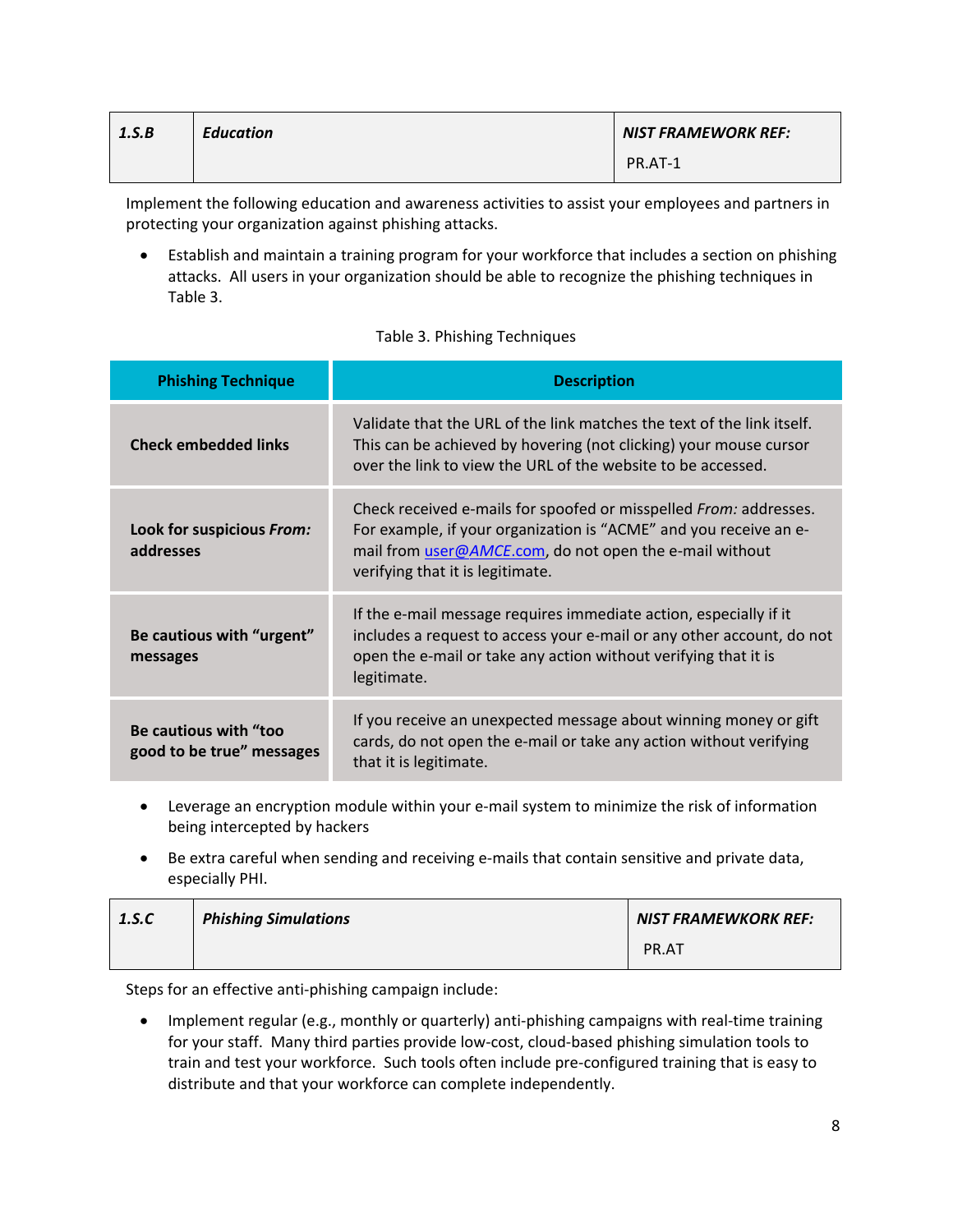- Direct your IT specialist to send a phishing e-mail to everyone on your staff. Track how many of your employees "bite", or open the e-mail. This enables you to target training to those who demonstrate need, . This technique will also allow you to understand how susceptible your organization is and to set a baseline that you can use to measure changes in awareness over time.
- Start your anti-phishing campaigns with easy-to-spot e-mails that your workforce learns to recognize. Slowly increase the sophistication of these simulations to improve the detection capability of your workforce.

 organization identify any attacks that bypass established e-mail security protections. Educated and aware staff can become "human sensors" to inform you when a real phishing attack is occurring. Although an anti-phishing campaign cannot stop the inbound flow of phishing e-mails, it will help your

- 1. E-mail phishing attack
- 2. Ransomware attack
- 3. Insider, accidental or intentional data loss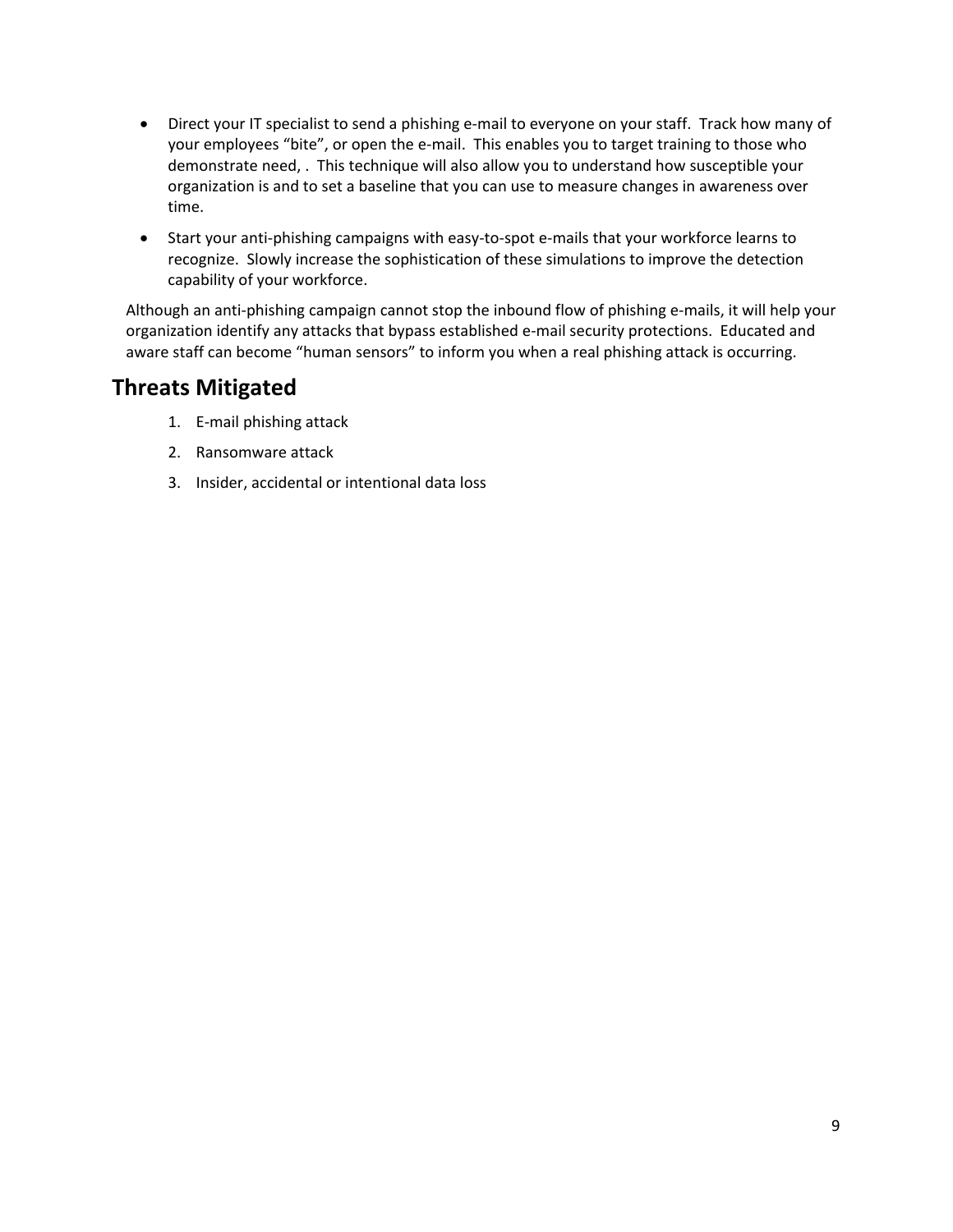### <span id="page-9-1"></span> **Cybersecurity Practice #2: Endpoint Protection Systems**

 A small organization's endpoints must be protected. Endpoints include desktops, laptops, mobile devices, and other connected hardware devices (e.g., printers, medical equipment). Because technology is highly mobile, computers are often connected to and disconnected from an organization's network. Although attacks against endpoints tend to be delivered via e-mail, as described above, they can also be delivered as *client-side attacks*. Client-side attacks occur when vulnerabilities *within* the endpoint are exploited. Recommended security controls to protect endpoints are presented in Table 4.

#### **Sub-Practices for Small Organizations**

| 2.S.A | <b>Basic Endpoint Protection Controls</b> | <b>NIST FRAMEWORK REF:</b><br>PR.AT PR.IP-1, PR.AC-4,<br>PR.IP-12, PR.DS-1, PR.DS-<br>2, PR.AC-3 |
|-------|-------------------------------------------|--------------------------------------------------------------------------------------------------|
|       |                                           |                                                                                                  |

<span id="page-9-0"></span>

| <b>Security Control</b>              | <b>Description</b>                                                                                                                                                                                                                                                                                                                                                                                                                                                                                                                                              |
|--------------------------------------|-----------------------------------------------------------------------------------------------------------------------------------------------------------------------------------------------------------------------------------------------------------------------------------------------------------------------------------------------------------------------------------------------------------------------------------------------------------------------------------------------------------------------------------------------------------------|
| Remove<br>administrative<br>accounts | Most users in an organization do not need to be authorized as system<br>administrators with expanded system access and capabilities. Remove<br>administrative access on endpoints to mitigate the damage that can be caused<br>by an attacker who compromises that endpoint. Only authorized personnel<br>within an organization should be allowed to install software applications. Audit<br>software applications on each endpoint, maintaining a list of approved software<br>applications and removing any unauthorized software as soon as it is detected. |
| Keep your<br>endpoints<br>patched    | Patching (i.e., regularly updating) systems removes vulnerabilities that can be<br>exploited by attackers. Each patch modifies a software application, rendering it<br>more difficult for hackers to maintain programs that are aligned with the most<br>current version of that software application. Configure endpoints to patch<br>automatically and ensure that third-party applications (e.g., Adobe Flash) are<br>patched as soon as possible.                                                                                                           |
| Implement<br>antivirus<br>software   | Antivirus software is readily available at low cost and is effective at protecting<br>endpoints from computer viruses, malware, spam, and ransomware threats.<br>Each endpoint in your organization should be equipped with antivirus software<br>that is configured to update automatically.                                                                                                                                                                                                                                                                   |

Table 4. Effective Security Controls to Protect Organization Endpoints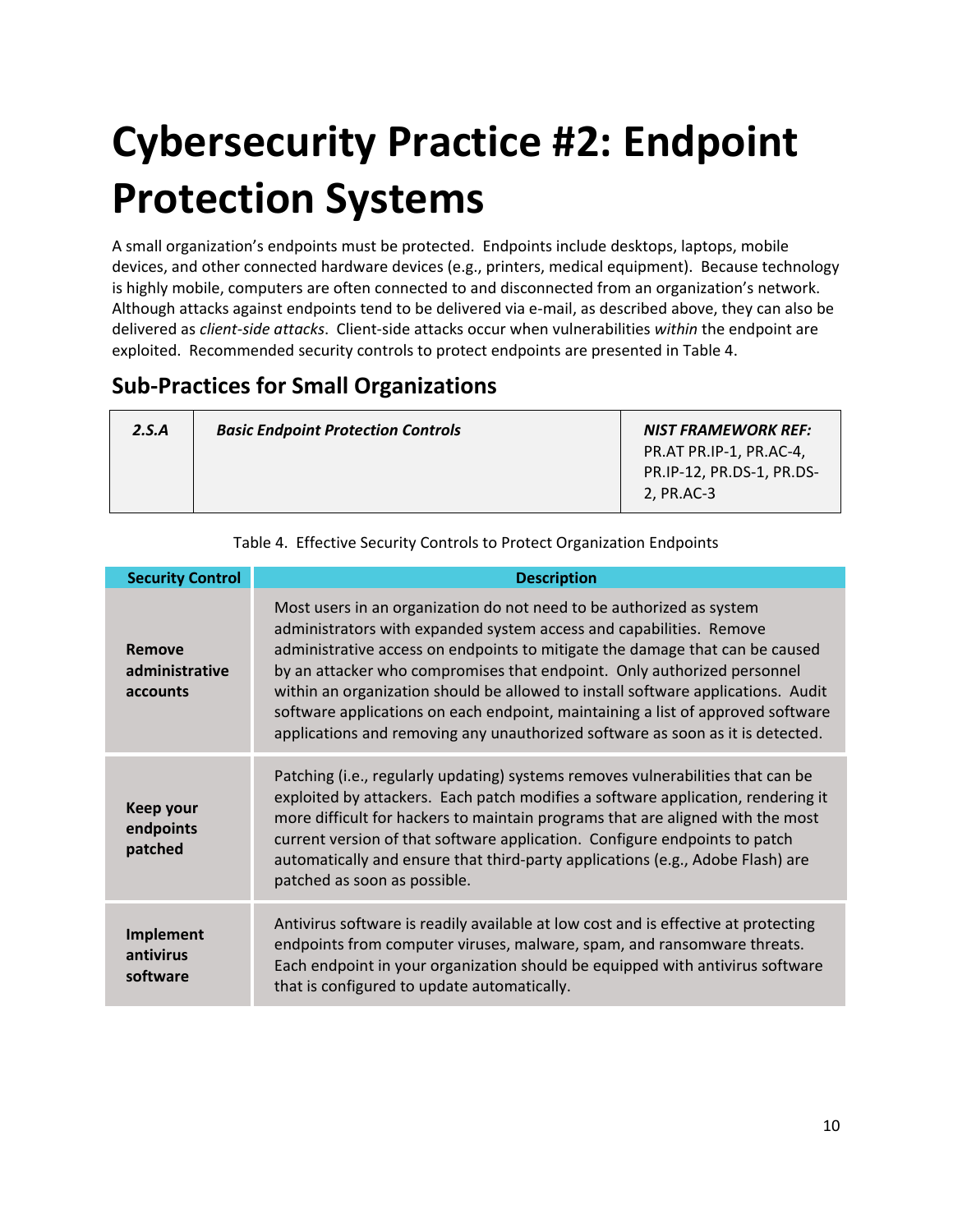| <b>Security Control</b>                                                | <b>Description</b>                                                                                                                                                                                                                                                                                                                                          |
|------------------------------------------------------------------------|-------------------------------------------------------------------------------------------------------------------------------------------------------------------------------------------------------------------------------------------------------------------------------------------------------------------------------------------------------------|
| Turn on<br>endpoint<br>encryption                                      | Install encryption software on every endpoint that connects to your EHR system,<br>especially mobile devices such as laptops. Maintain audit trails of this encryption<br>in case a device is ever lost or stolen. This simple and inexpensive precaution<br>may prevent a complicated and expensive breach.                                                |
|                                                                        | For devices that cannot be encrypted or that are managed by a third party,<br>implement physical security controls to minimize theft or unauthorized removal.<br>Examples include installation of anti-theft cables, locks on rooms where the<br>devices are located, and the use of badge readers to monitor access to rooms<br>where devices are located. |
| <b>Enable firewalls</b>                                                | Enable local firewalls for your endpoint devices. Firewalls are especially<br>important for mobile devices that may be connected to unsecured networks,<br>such as Wi-Fi networks at coffee shops or hotels.                                                                                                                                                |
| Enable<br><b>Multifactor</b><br>authentication<br>for remote<br>access | For devices that are accessed off site, leverage technologies that use multi-factor<br>authentication before permitting users to access data or applications on the<br>device. Logins that use only a username and password are often compromised<br>through phishing e-mails.                                                                              |

 If your organization leverages an EHR system or accesses sensitive data through application systems (either on the cloud or on site), encrypt network access to these applications. Contracts with EHR transmission between systems. Encryption applications prevent hackers from accessing sensitive data, vendors should include language that requires medical/PHI data to be encrypted both at rest and during usually by requiring a "key" to encrypt and/or decrypt data.

 Finally, educate your employees on the need to report the loss or theft of any endpoints within their control to the appropriate team inside the organization. For example, if a backpack with a laptop is stolen at an airport, the employee should report the theft promptly to the organizational leadership.

- 1. Ransomware attack
- 2. Loss or theft of equipment or data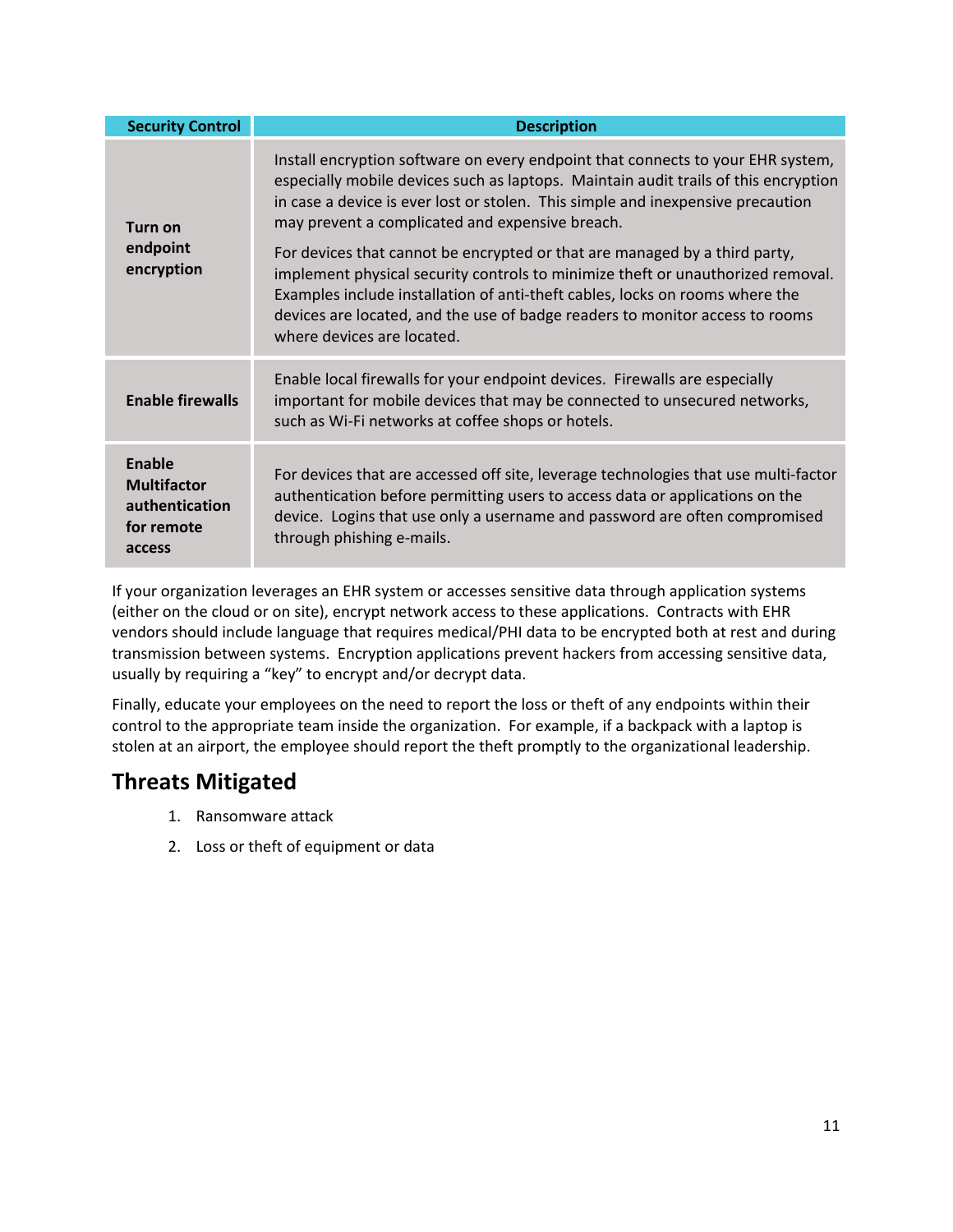# <span id="page-11-1"></span> **Cybersecurity Practice #3: Access Management**

 Health care organizations of all sizes need to clearly identify all users and maintain audit trails that monitor each user's access to data, applications, systems, and endpoints. Just as you may use a name badge to identify yourself in the physical work environment, cybersecurity access management practices can help ensure that users are properly identified in the digital environment, as well.

### **Sub-Practices for Small Organizations**

 devices, EHRs, e-mail, and other third-party software systems. It is essential to protect user accounts to mitigate the risk of cyber threats. Your IT specialist should implement the security controls in Table 5 to manage user access of data, applications, and devices. User accounts enable organizations to control and monitor each user's access to and activities on

| 3.5.A | <b>Basic Access Management</b> | <b>NIST FRAMEWORK REF:</b>                                        |
|-------|--------------------------------|-------------------------------------------------------------------|
|       |                                | PR.AT PR.AC-1, PR.AC-6,<br>PR.AC-4, PR.IP-11, PR.IP-1,<br>PR.AC-7 |

<span id="page-11-0"></span>

| <b>Security Control</b>                               | <b>Description</b>                                                                                                                                                                                                                                                                                                                                                                                                                                  |
|-------------------------------------------------------|-----------------------------------------------------------------------------------------------------------------------------------------------------------------------------------------------------------------------------------------------------------------------------------------------------------------------------------------------------------------------------------------------------------------------------------------------------|
| <b>Establish a unique</b><br>account for each<br>user | Assign a separate user account to each user in your organization. Train and<br>regularly remind users that they must never share their passwords. Require<br>each user to create an account password that is different from the ones used<br>for personal internet or e-mail access (e.g., Gmail, Yahoo, Facebook).                                                                                                                                 |
| Limit the use of<br>shared or generic<br>accounts     | The use of shared or generic accounts should be avoided. If shared accounts<br>are required, train and regularly remind users that they must sign out upon<br>completion of activity or whenever they leave the device, even for a moment.<br>Passwords should be changed after each use.<br>Sharing accounts exposes organizations to greater vulnerabilities. For<br>example, the complexity of updating passwords for multiple users on a shared |
|                                                       | account may result in a compromised password remaining active and allowing<br>unauthorized access over an extended period of time.                                                                                                                                                                                                                                                                                                                  |
| Tailor access to the<br>needs of each user            | Tailor access for each user based on the user's specific workplace<br>requirements. Most users require access to common systems, such as e-mail<br>and file servers. Implementing tailored access is usually called <i>provisioning</i> .                                                                                                                                                                                                           |

| Table 5. Security Controls Enabling Organizations to Manage User Access to Data |  |  |
|---------------------------------------------------------------------------------|--|--|
|---------------------------------------------------------------------------------|--|--|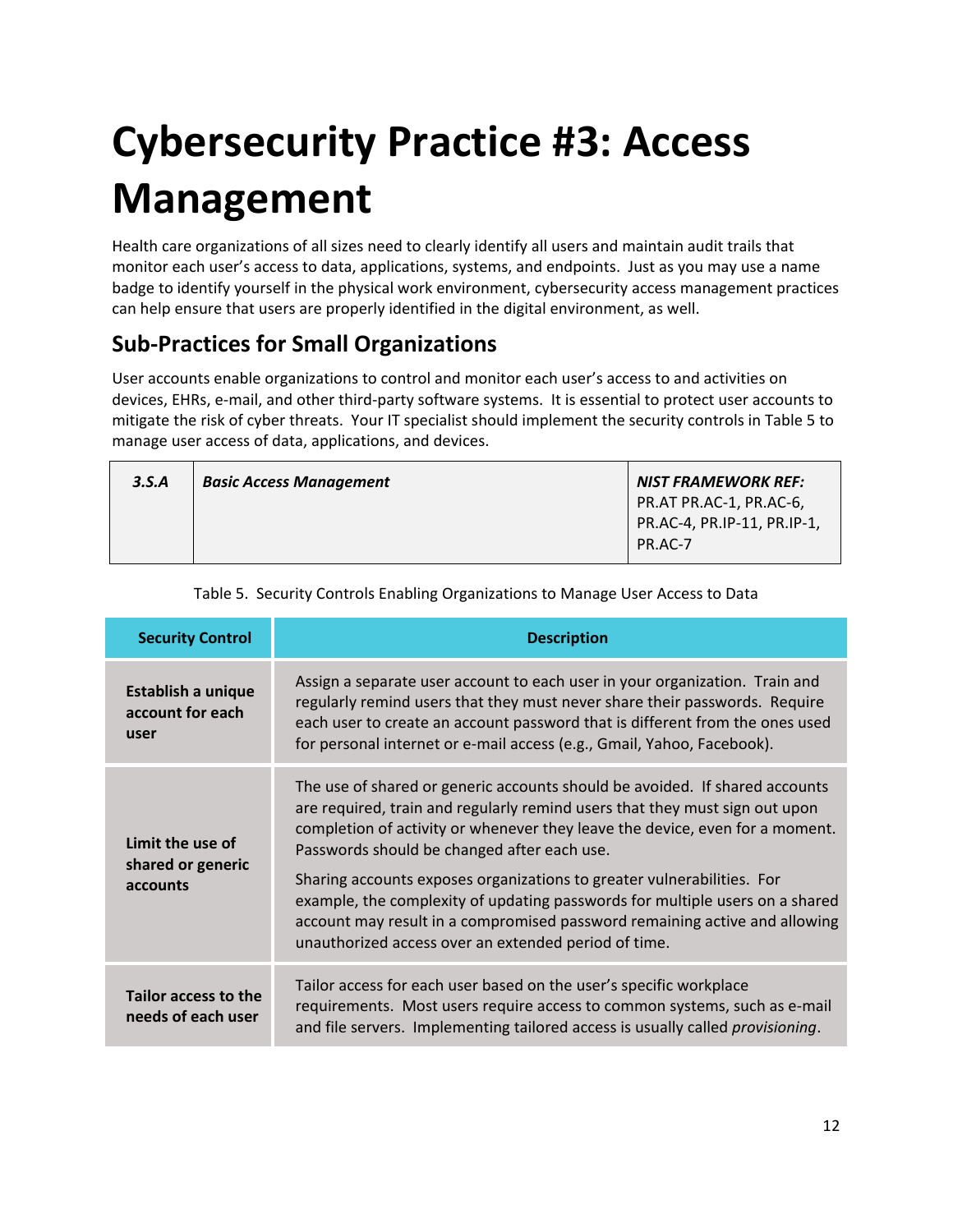| <b>Security Control</b>                                                           | <b>Description</b>                                                                                                                                                                                                                                                                                                                                                                                                                                                                                                                                                                                                                                                                                   |
|-----------------------------------------------------------------------------------|------------------------------------------------------------------------------------------------------------------------------------------------------------------------------------------------------------------------------------------------------------------------------------------------------------------------------------------------------------------------------------------------------------------------------------------------------------------------------------------------------------------------------------------------------------------------------------------------------------------------------------------------------------------------------------------------------|
| <b>Terminate user</b><br>access as soon as<br>the user leaves the<br>organization | When an employee leaves your organization, ensure that procedures are<br>executed to terminate the employee's access immediately. Prompt user<br>termination prevents former employees from accessing patient data and<br>other sensitive information after they have left the organization. This is very<br>important for organizations that use cloud-based systems where access is<br>based on credentials, rather than physical presence at a particular computer.<br>Similarly, if an employee changes jobs within the organization, it is important<br>to terminate access related to the employee's former position before granting<br>access based on the requirements for the new position. |
| <b>Provide role-based</b><br>access                                               | As user accounts are established, the accounts must be granted access to the<br>organization's computers and programs, as appropriate to each user.<br>Consider following the "minimum necessary" principle associated with the<br>HIPAA Privacy Rule. Allow each user access only to the computers and<br>programs required to accomplish that user's job or role in the organization.<br>This limits the organization's exposure to unauthorized access, loss, and theft<br>of data if the user's identity or access is compromised.                                                                                                                                                               |
| <b>Configure systems</b><br>and endpoints with<br>automatic lock and<br>log-off   | Configure systems and endpoints to automatically lock and log off users after<br>a predetermined period of inactivity, such as 15 minutes.                                                                                                                                                                                                                                                                                                                                                                                                                                                                                                                                                           |
| <b>Implement single</b><br>sign-on                                                | Implement single sign-on systems that automatically manage access to all<br>software and tools once users have signed onto the network. Such systems<br>allows the organization to centrally maintain and monitor access.                                                                                                                                                                                                                                                                                                                                                                                                                                                                            |
| <b>Implement MFA</b><br>for the cloud                                             | Implement MFA authentication for the cloud-based systems that your<br>organization uses to store or process sensitive data, such as EHRs. MFA<br>mitigates the risk of access by unauthorized users.                                                                                                                                                                                                                                                                                                                                                                                                                                                                                                 |

 to track and monitor user access to computers and programs. These procedures will ensure the consistent provisioning and control of access throughout your organization. Examples of such standard operating procedures can be found in *Appendix G* of the Main document*.*  To monitor compliance with the practices listed in Table 5, implement access management procedures

- 1. Ransomware attack
- 2. Insider, accidental or intentional data loss
- 3. Attacks against connected medical devices that may affect patient safety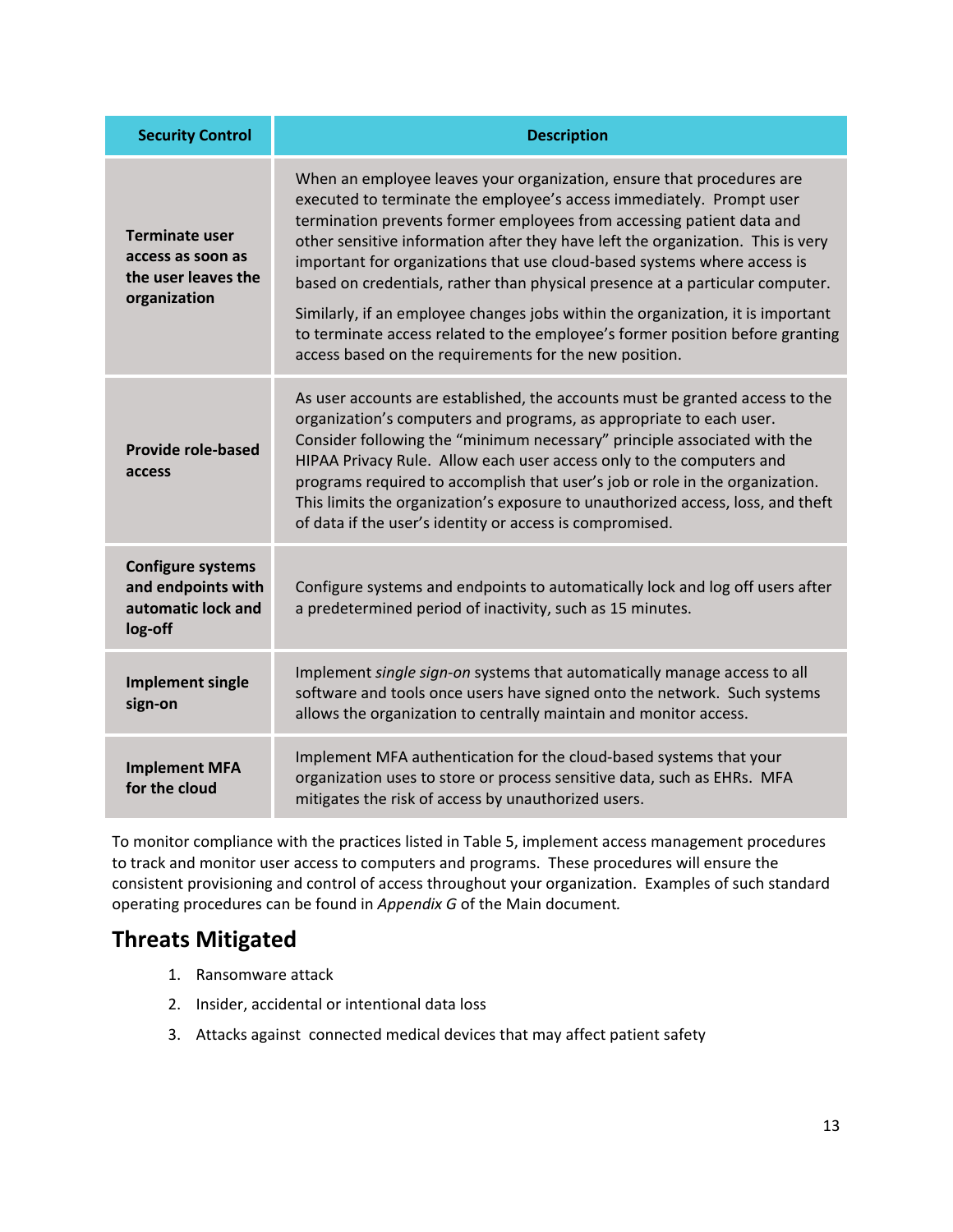### <span id="page-13-1"></span>**Cybersecurity Practice #4: Data Protection and Loss Prevention**

 A *security breach* is the loss or exposure of sensitive data, including information relevant to the organization's business and patient PHI. Impacts to the organization can be profound if data are corrupted, lost, or stolen. Security breaches may prevent users from completing work accurately or on time, and could result in potentially devastating consequences to patient treatment and well-being. Thus, good data protection and loss prevention practices in turn protect the organization and its patients.

#### **Sub-Practices for Small Organizations**

 The loss of sensitive data can be prevented in several ways. Data loss prevention is based on understanding where data resides, where it is accessed, and how it is shared. Throughout this document, there are many tips to protect data and prevent loss. This section focuses on loss prevention policies, procedures, and education.

| 4.S.A | <b>Policies</b> | <b>NIST FRAMEWORK REF:</b> |
|-------|-----------------|----------------------------|
|       |                 | ID.GV-1, ID.AM-5           |

- Set the expectation for how your workforce is expected to manage the sensitive data at their fingertips. Most health care employees work with sensitive data on a daily basis, so it is easy to or compromised data. forget how important it is to remain vigilant about data protection. Organizational policies should address all user interactions with sensitive data and reinforce the consequences of lost
- • Establish a data classification policy that categorizes data as, for example, Sensitive, Internal Use, or Public Use. Identify the types of records relevant to each category. For example, the Sensitive data category should include PHI, social security numbers (SSNs), credit card numbers, and other information that must comply with regulations, may be used to commit fraud, or may damage the organization's reputation. Table 6 suggests and describes possible data classifications.

Table 6. Example Data Classification Structure

<span id="page-13-0"></span>

| <b>Classification</b>             | <b>Description</b>                                                                                                                                                                                                                                                                                                                                                                                                                                                                                                                |  |  |
|-----------------------------------|-----------------------------------------------------------------------------------------------------------------------------------------------------------------------------------------------------------------------------------------------------------------------------------------------------------------------------------------------------------------------------------------------------------------------------------------------------------------------------------------------------------------------------------|--|--|
| <b>Highly</b><br><b>Sensitive</b> | Data that can easily be used to commit financial fraud or to cause<br>significant damage to the organization's reputation. Examples of such<br>data for patients include SSNs, credit card numbers, mental health<br>information, substance abuse information, and sexually transmitted<br>infection information. Access to these data should be restricted to<br>users who require it and who demonstrate proper authentication at<br>login. Such data must be managed in compliance with applicable<br>regulatory requirements. |  |  |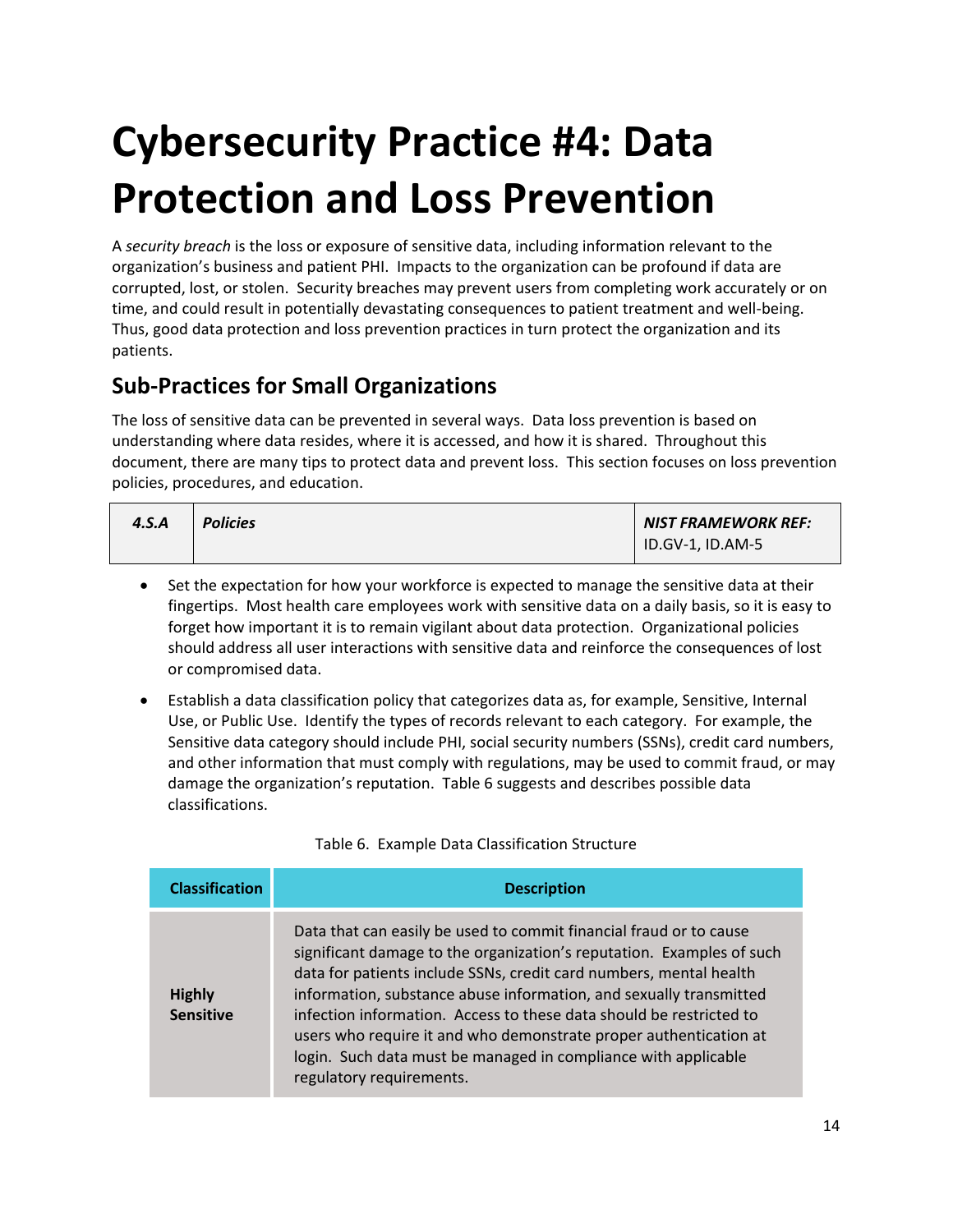| <b>Classification</b> | <b>Description</b>                                                                                                                                                                                                                                  |  |
|-----------------------|-----------------------------------------------------------------------------------------------------------------------------------------------------------------------------------------------------------------------------------------------------|--|
| <b>Sensitive</b>      | All other PHI, especially data associated with the designated record set,<br>clinical research data, insurance information, human/employee data,<br>and organizational board materials.                                                             |  |
| <b>Internal</b>       | Data that should be protected yet are not considered sensitive.<br>Examples include organization policies and procedures, contracts,<br>business plans, corporate strategy and business development plans,<br>and internal business communications. |  |
| <b>Public</b>         | All data that have been sanitized and approved for distribution to the<br>public with no restrictions on use.                                                                                                                                       |  |

• Prohibit the use of unencrypted storage, such as thumb drives, mobile phones, or computers. Require encryption of these mobile storage mediums before use.

| 4.S.B | <b>Procedures</b> | <b>NIST FRAMEWORK REF:</b>                                            |
|-------|-------------------|-----------------------------------------------------------------------|
|       |                   | ID.GV-1, PR.AT-1, PR.DS-2,<br>PR.DS-5, PR.DS-1, PR.IP-6,<br>$ID.GV-3$ |

 Procedures to manage sensitive data can ensure consistency, reduce errors, and provide clear and The following methods may be used to develop and implement data management procedures: explicit instructions. Such procedures should therefore be implemented alongside data access policies.

- Use the classifications in Table 6 to establish data usage procedures. Identify authorized users of sensitive data and the circumstances under which such data may be disclosed.
- transmitting PHI through e-mail. Encrypt all PHI sent via e-mail or text. However, patients can • Train your workforce to comply with organizational procedures and ONC guidance when request and receive access to their PHI via unencrypted electronic communications following a brief warning to the patient that unencrypted communications could be accessed by a thirdparty in transit and the patient confirms that they still want to receive the unencrypted communication.
- When e-mailing PHI, use a secure messaging application such as Direct Secure Messaging (DSM), which is a nationally adopted secure e-mail protocol and network for transmitting PHI. DSM can be obtained from EHR vendors and other health information exchange systems. It was developed and adopted through the Meaningful Use program, and many medical organizations nationwide now use DSM networks. When texting PHI, use a secure texting system.
- **Cybersecurity Practice #4: Data Protection and Prevention** in *Technical Volume 2* for details on Implement data loss prevention technologies to mitigate the risk of unauthorized access to PHI. Check with your IT provider to determine if this is feasible for your organization, or reference the applicability of these technologies to your organization.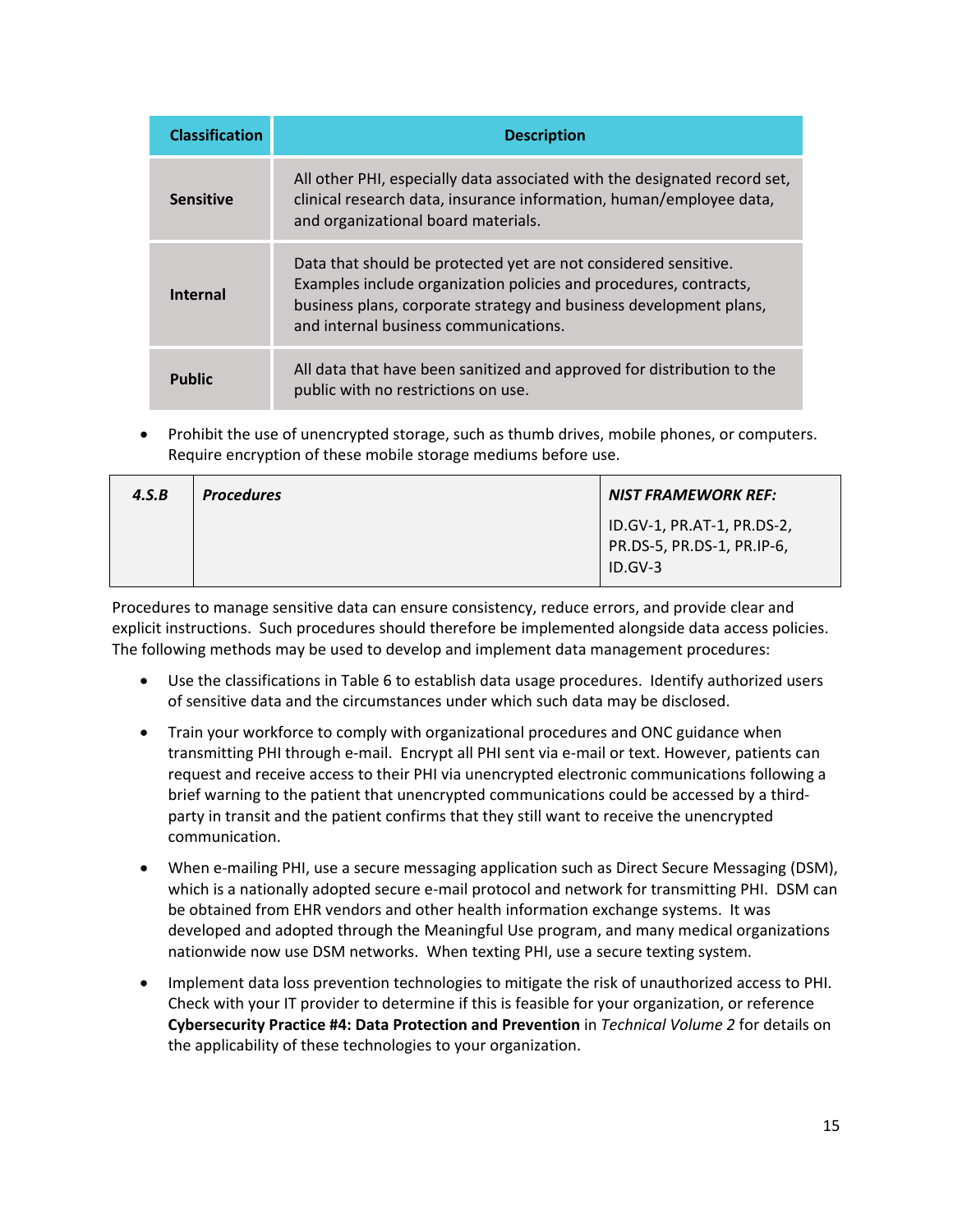• Train staff never to back up data on uncontrolled storage devices or personal cloud services. For example, do not permit employees to configure any workplace mobile device to back up to a personal computer unless that computer has been configured to comply with your organization's encryption and data security standards.

 Note: Leveraging the cloud for backup purposes is acceptable if you have established an agreement with the cloud vendor and verified the security of the vendor's systems.

- Remember to protect archived data, such as records for previous patients. to It is important to monitor access to this data, which may be used infrequently, so that a cyber-attack is detected immediately.
- shredding or burning, digital data must be properly disposed of to ensure that they cannot unneeded data with your IT support. Do not assume that deleting or erasing files means that the data are destroyed. See *Appendix G* of the Main document for a sample data • Ensure that obsolete data are removed or destroyed properly so they cannot be accessed by cyber-thieves. Just as paper medical and financial records must be fully destroyed by be inappropriately recovered. Discuss options for properly disposing of outdated or destruction form that can be used to ensure that data are disposed of appropriately.
- • Retain and maintain only data that your organization requires to complete work or comply with records storage requirements. Minimize your organization's risk by regularly removing unnecessary data.

| 4.S.C | <b>Education</b> | <b>NIST FRAMEWORK REF:</b> |
|-------|------------------|----------------------------|
|       |                  | PR.AT                      |

 • Train personnel to comply with organizational policies. At minimum, provide annual training on the most salient policy considerations, such as the use of encryption and PHI transmission restrictions.

- 1. Ransomware attack
- 2. Loss or theft of equipment or data
- 3. Accidental or intentional data loss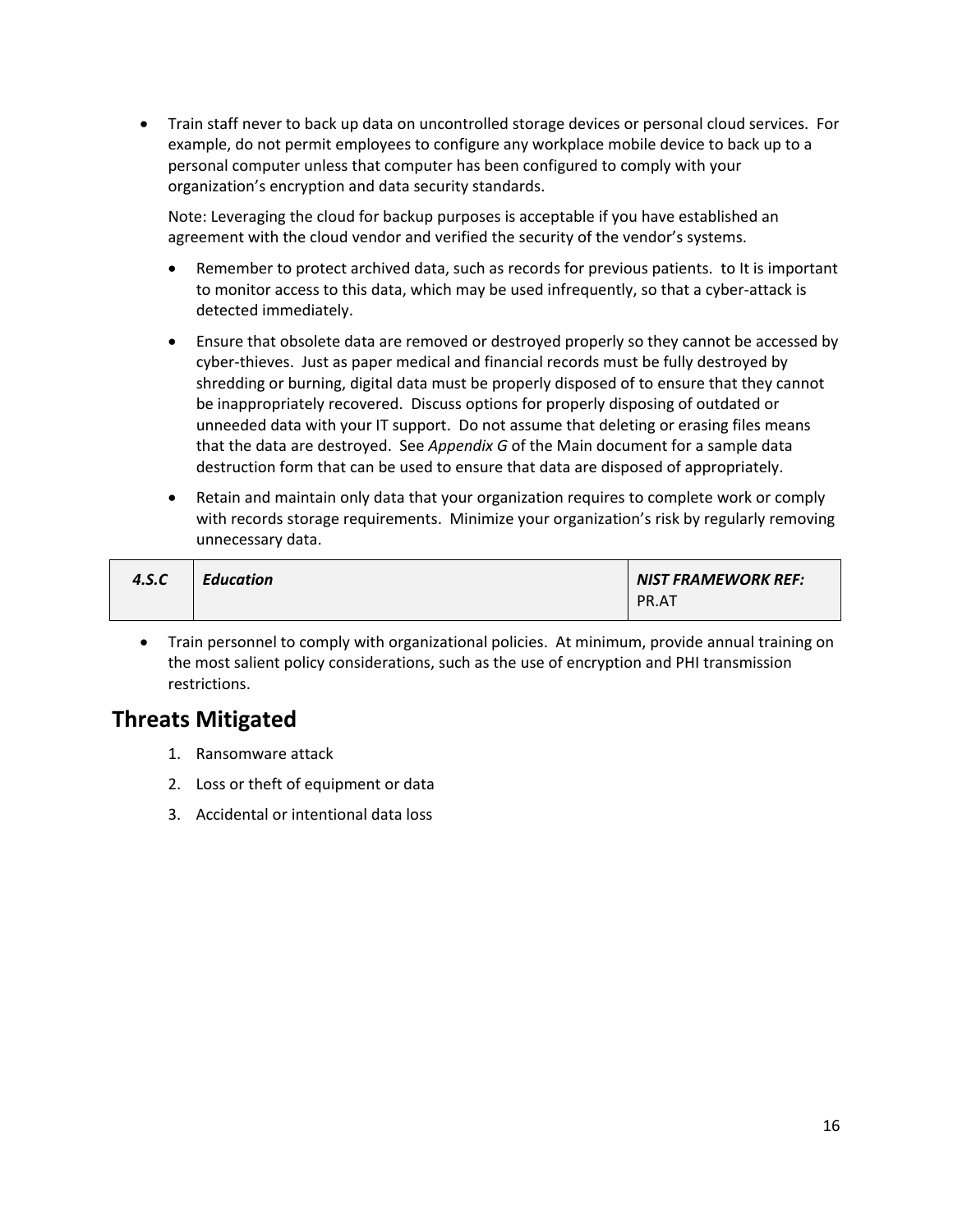# <span id="page-16-0"></span> **Cybersecurity Practice #5: Asset Management**

 Organizations manage IT assets using processes referred to collectively as *IT asset management (ITAM)*. ITAM is critical to ensuring that the appropriate cyber hygiene controls are maintained across all assets in your organization.

 processes enable organizations to understand their devices, and the best options to secure them. The practices described in this section may be used to support many of the practices described in other sections of this volume. Although it can be difficult to implement and sustain ITAM processes, such procurement, deployment, maintenance, and decommissioning (i.e., replacement or disposal) of the ITAM processes should be implemented for all endpoints, servers, and networking equipment. ITAM processes should be part of daily IT operations and encompass the lifecycle of each IT asset, including device.

#### **Sub-Practices for Small Organizations**

| 5.5.A | Inventory | <b>NIST FRAMEWORK REF:</b> |
|-------|-----------|----------------------------|
|       |           | $ID.AM-1$                  |

A complete and accurate inventory of the IT assets in your organization facilitates the implementation of optimal security controls. This inventory can be conducted and maintained using a well-designed spreadsheet. The following information should be captured for each device:

- Asset ID (primary key)
- Host Name
- Purchase Order
- Operating System
- Media Access Control (MAC) Address
- IP Address
- Deployed to (User)
- User Last Logged On
- Purchase Date
- Cost
- Physical Location

 portable drives, mobile devices, tablets, and smart phones. Remember to include all devices owned by your organization, including workstations, laptops, servers,

| 5.S.B | <b>Procurement</b> | NIST FRAMEWORK REF: |
|-------|--------------------|---------------------|
|       |                    | ID.AM-6             |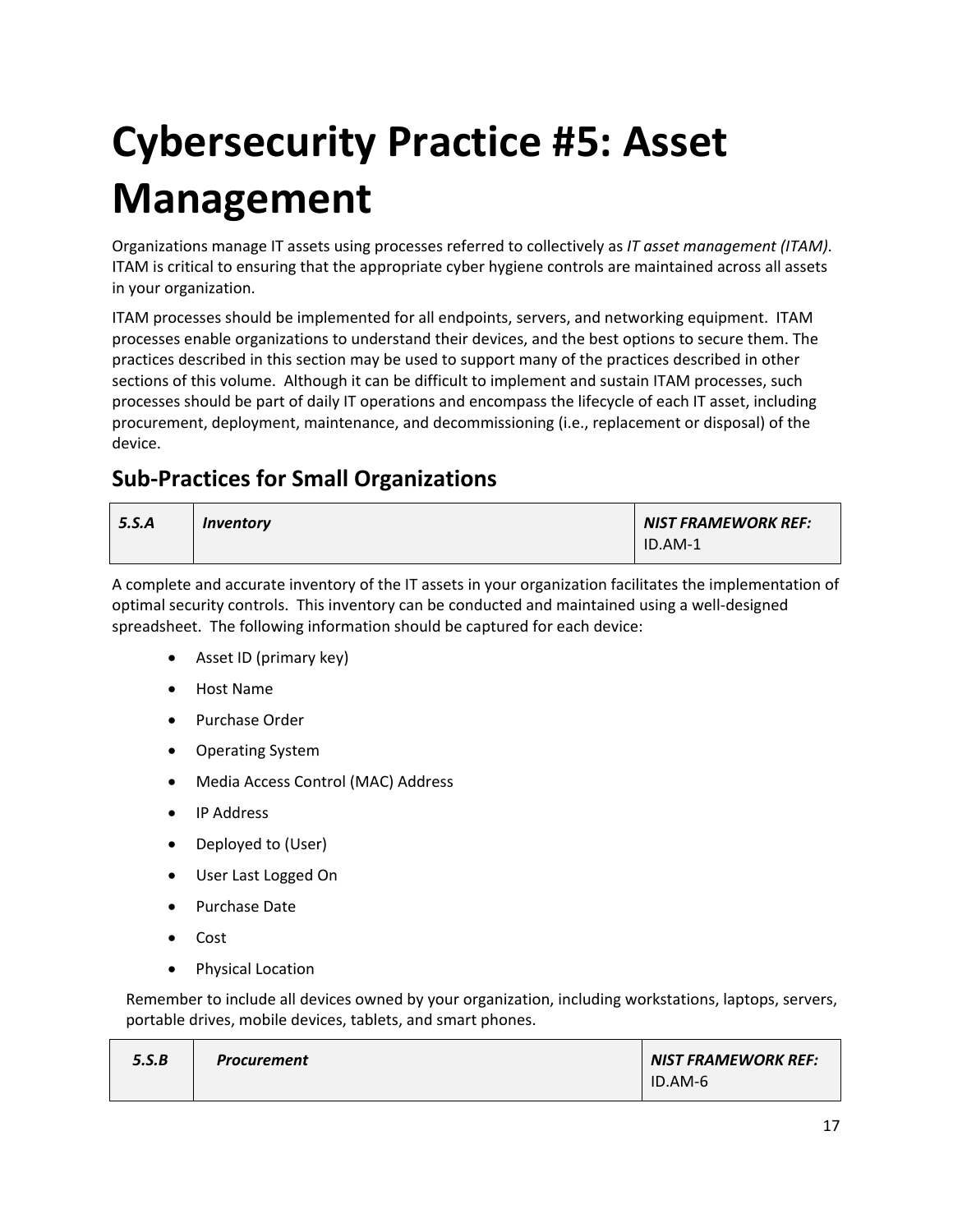Once you have established your ITAM spreadsheet, it is important to record each new IT asset as it is acquired. This requires establishing standard operating procedures for procurement. Generally, it is advisable to assign the responsibility of collecting information on new assets to the purchaser within your organization.

| 5.S.C | <b>Decommissioning</b> | <b>NIST FRAMEWORK REF:</b> |
|-------|------------------------|----------------------------|
|       |                        | PR.IP-6, PR.DS-3           |

 IT assets that are no longer functional or required should be decommissioned in accordance with your organization's procedures. Small organizations often contract with an outside service provider sensitive data, are properly removed from a device before it is turned over to other parties. specializing in secure destruction processes. Such providers can ensure that all data, especially

Additionally, your standard operating procedures should ensure that you record the decommissioning of each device. If you use a service provider to decommission or destroy devices, record the certification of destruction so there is never a question about what happened to it.

- 1. Ransomware attack
- 2. Loss or theft of equipment or data
- 3. Insider, accidental or intentional data loss
- 4. Attacks against connected medical devices that may affect patient safety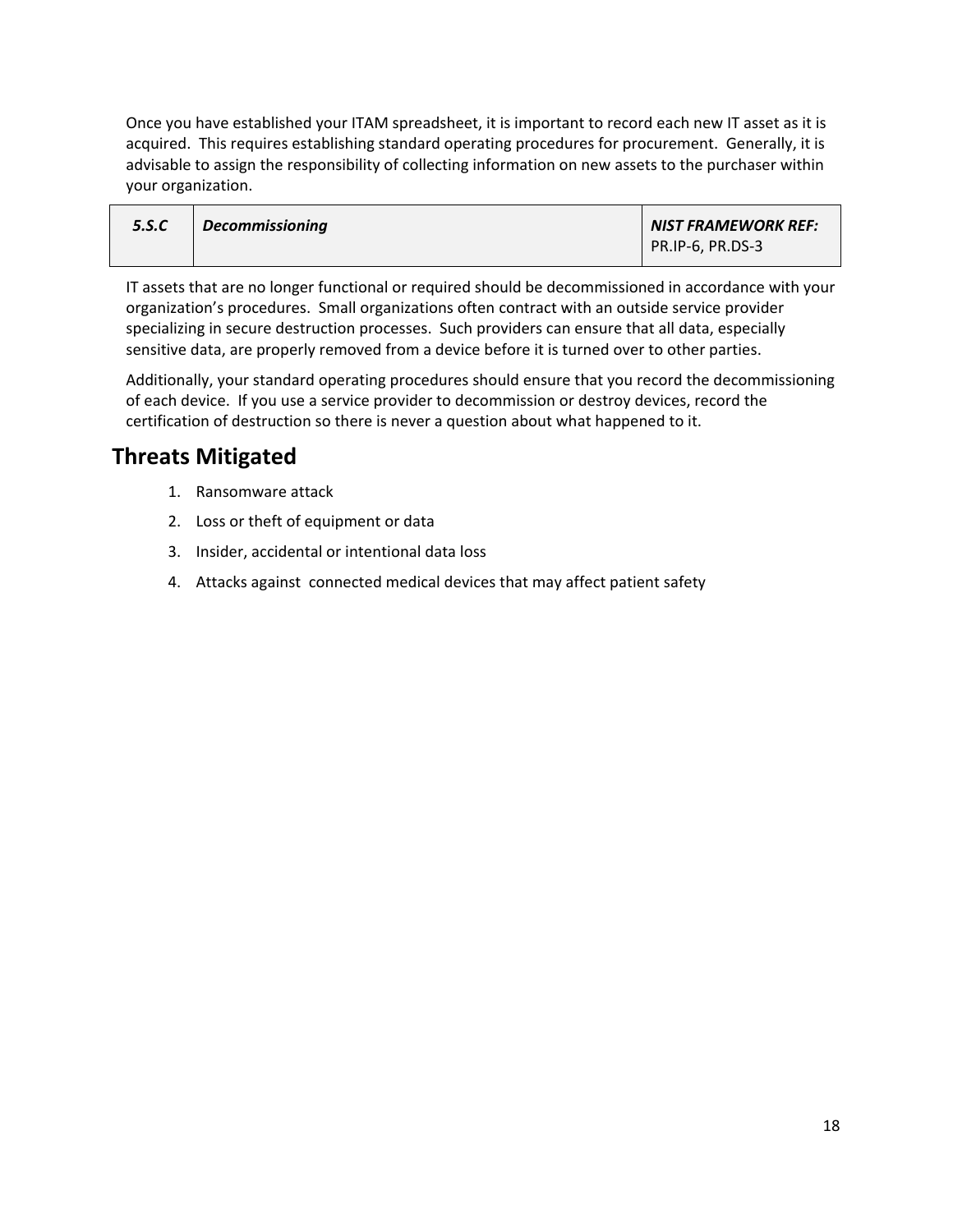# <span id="page-18-0"></span> **Cybersecurity Practice #6: Network Management**

 wirelessly or via wired connections (e.g., network cables), and networks must be established before systems can interoperate. Networks that are established in an insecure manner increase an Computers communicate with other computers through networks. These networks are connected organization's exposure to cyberattack.

 Proper cybersecurity hygiene ensures that networks are secure and that all networked devices access networks safely and securely. Even if network management is provided by a third-party IT support vendor, the organization must understand key aspects of proper network management and ensure that they are included in contracts for these services.

### **Sub-Practices for Small Organizations**

| 6.S.A | <b>Network Segmentation</b> | <b>NIST FRAMEWORK REF:</b> |
|-------|-----------------------------|----------------------------|
|       |                             | PR.AC-5, PR.AC-3, PR.AC-4, |
|       |                             | PR.PT-3                    |
|       |                             |                            |

Configure networks to restrict access between devices to that which is required to successfully complete work. This will limit any cyberattacks from spreading across your network.

- interface with the internet, consider using a third-party vendor who will provide security as part Disallow all Internet bound access into your organization's network. If you host servers that of the hosting service.
- Restrict access to assets with potentially high impact in the event of compromise. This includes medical devices and internet of things (IoT) items (e.g., security cameras, badge readers, temperature sensors, building management systems).
- to restrict the access of third-party entities, including vendors, to separate networks. Allow them to connect only through tightly controlled interfaces. This limits the exposure to and impact of cyberattacks on both your organization and on the third-party entity. • Just as you might restrict physical access to different parts of your medical office, it's important
- • Establish and enforce network traffic restrictions. These restrictions may apply to applications and websites, as well as to users in the form of role-based controls. Restricting access to personal websites (e.g., social media, couponing, online shopping) limits exposure to browser add-ons or extensions, in turn reducing the risk of cyberattacks.

| 6.S.B | <b>Physical Security and Guest Access</b> | <b>NIST FRAMEWORK REF:</b>             |
|-------|-------------------------------------------|----------------------------------------|
|       |                                           | PR.AC-4, PR.AC-2, PR.PT-<br>3, PR.AC-5 |
|       |                                           |                                        |

 Just as network devices need to be secured, physical access to the server and network equipment should be restricted to IT professionals. Configure physical rooms and wireless networks to allow internet access only.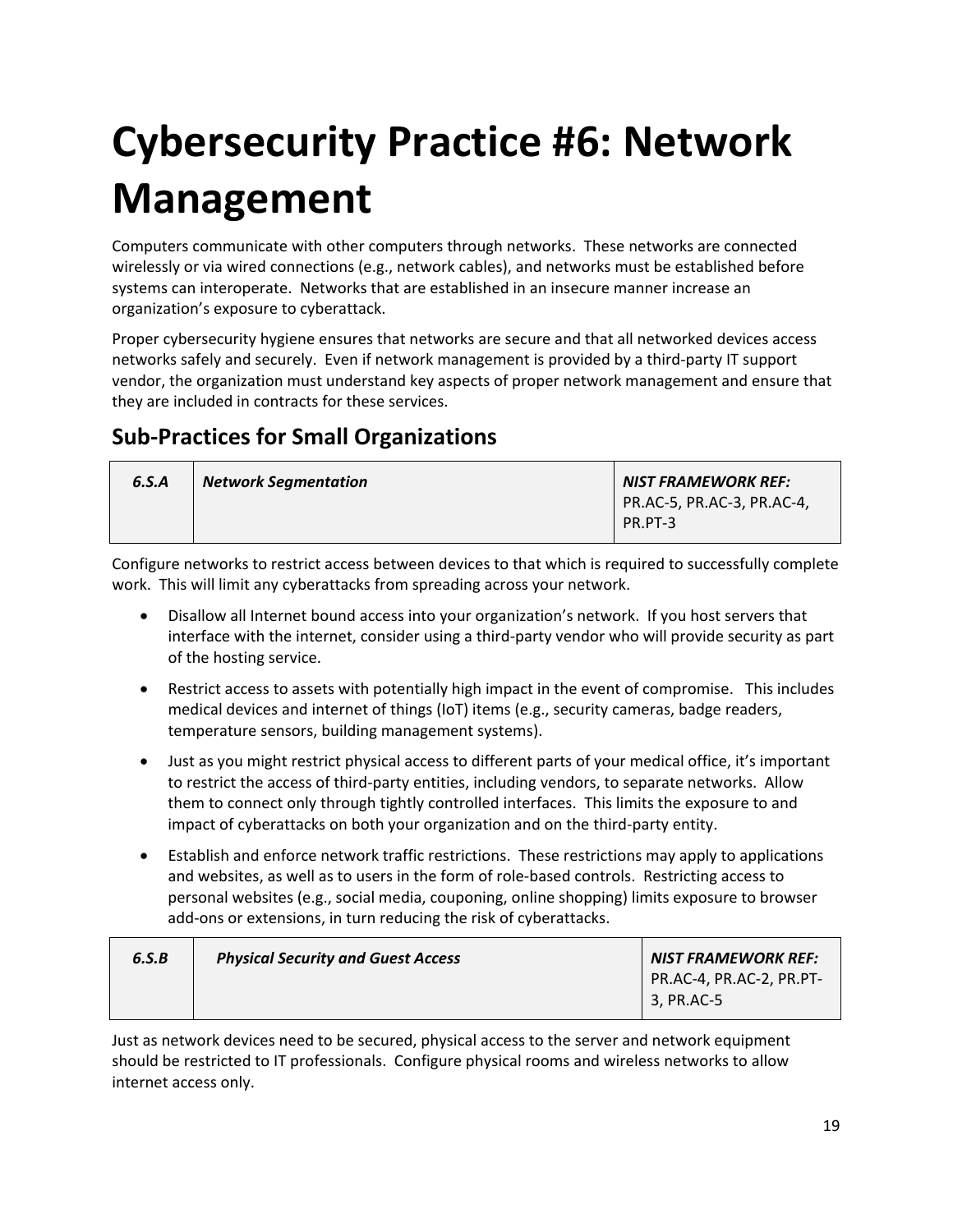- Always keep data and network closets locked. Grant access using badge readers rather than traditional key locks.
- Disable network ports that are not in use. Maintain network ports as inactive until an activation request is authorized. This minimizes the risk of an unauthorized user "plugging in" to an empty port to access to your network.
- In conference rooms or waiting areas, establish guest networks that separate organizational guest services only. data and systems. This separation will limit the accessibility of private data from guests visiting the organization. Validate that guest networks are configured to access authorized

| 6.S.C | <b>Intrusion Prevention</b> | NIST FRAMEWORK REF: |
|-------|-----------------------------|---------------------|
|       |                             | <b>PR.IP-1</b>      |

 segment your network include an intrusion prevention systems (IPS) component. Implementing IPS and configuring them to update automatically reduces your organization's vulnerability to known types of Implement intrusion prevention systems as part of your network protection plan to provide ongoing protection for your organization's network. Most modern firewall technologies that are used to cyber-attacks.

 that can be added to existing networks. IPS are available as part of a suite of next-generation network applications or as stand-alone products

- 1. Ransomware attack
- 2. Loss or theft of equipment or data
- 3. Insider, accidental or intentional loss of data
- 4. Attacks against medical device that may affect patient safety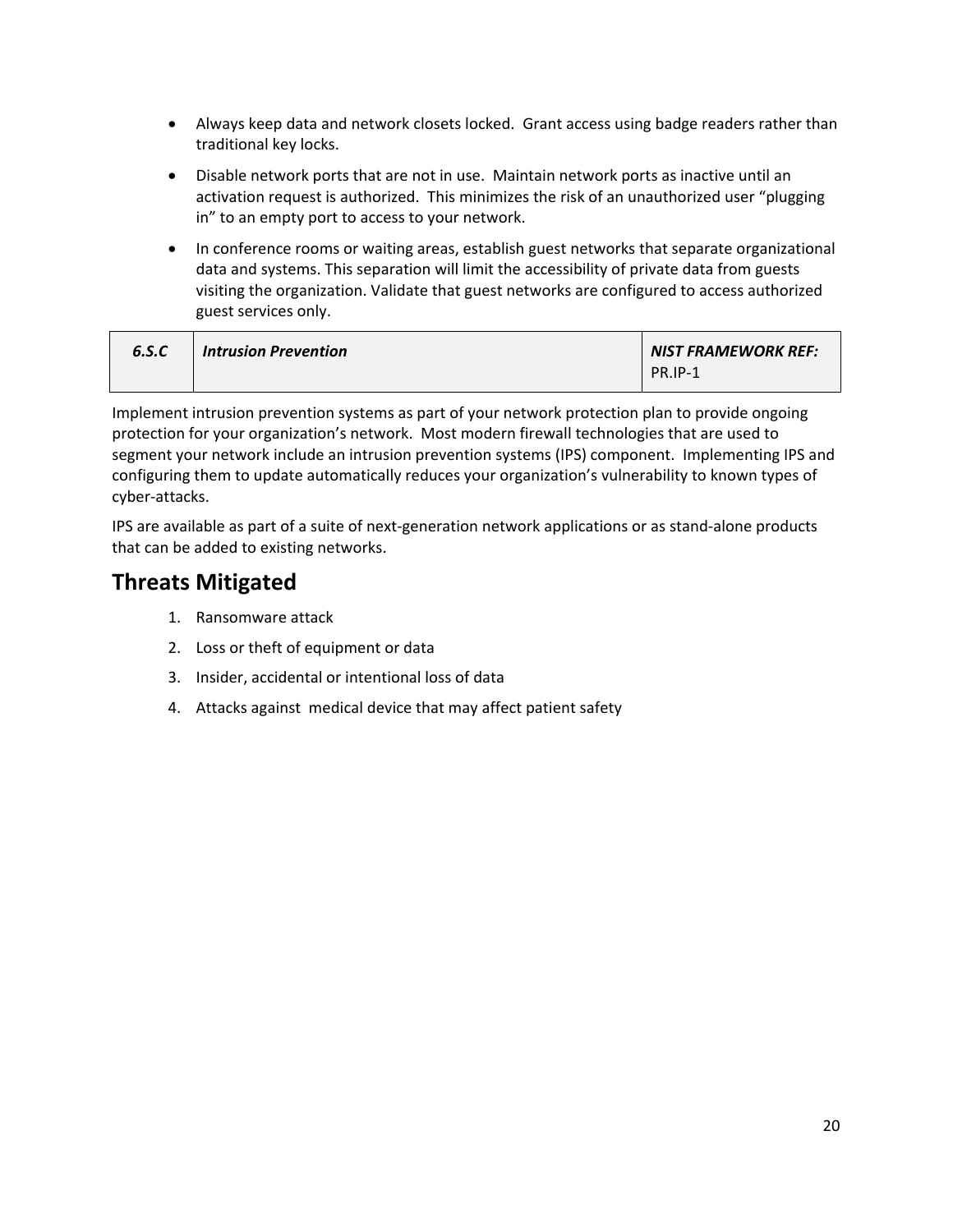## <span id="page-20-0"></span> **Cybersecurity Practice #7: Vulnerability Management**

 could exploit. This process uses a scanning capability, often provided by an EHR or IT support vendor, to Vulnerability management is the process used by organizations to detect technology flaws that hackers proactively scan devices and systems in your organization.

#### **Sub-Practices for Small Organizations**

| 7.S.A | <b>Vulnerability Management</b> | <b>NIST FRAMEWORK REF:</b> |
|-------|---------------------------------|----------------------------|
|       |                                 | <b>PR.IP-12</b>            |

 As discussed in the introduction to this document, weak passwords, default passwords, outdated referred to as *vulnerabilities*. Vulnerability scans may yield large amounts of data, which organizations urgently need to classify, evaluate, and prioritize to remediate security flaws before an attacker can exploit them. software, and other technology flaws identified by vulnerability management scans are commonly

exploit them.<br>Vulnerability management practices include:

- Schedule and conduct vulnerability scans on servers and systems under your control to proactively identify technology flaws.
- • Remediate flaws based on the severity of the identified vulnerability. This method is considered an "unauthenticated scan." The scanner has no extra sets of privileges to the server. It queries a server based on ports that are active and present for network connectivity. Each server is queried for vulnerabilities based upon the level of sophistication of the software scanner.
- portals. Specialized vulnerability scanners can interrogate running web applications to identify • Conduct web application scanning of internet-facing webservers, such as web-based patient vulnerabilities in the application design.
- and third-party software. Maintain software at least monthly, implementing patches distributed by the vendor community, if patching is not automatic. Robust patch management processes, as outlined in 2.S.A, mitigates vulnerabilities associated with obsolete software versions, which are often easier for hackers to exploit. • Conduct routine patching of security flaws in servers, applications (including web applications),

- 1. Ransomware attack
- 2. Insider, accidental or intentional data loss
- 3. Attacks against connected medical devices that may affect patient safety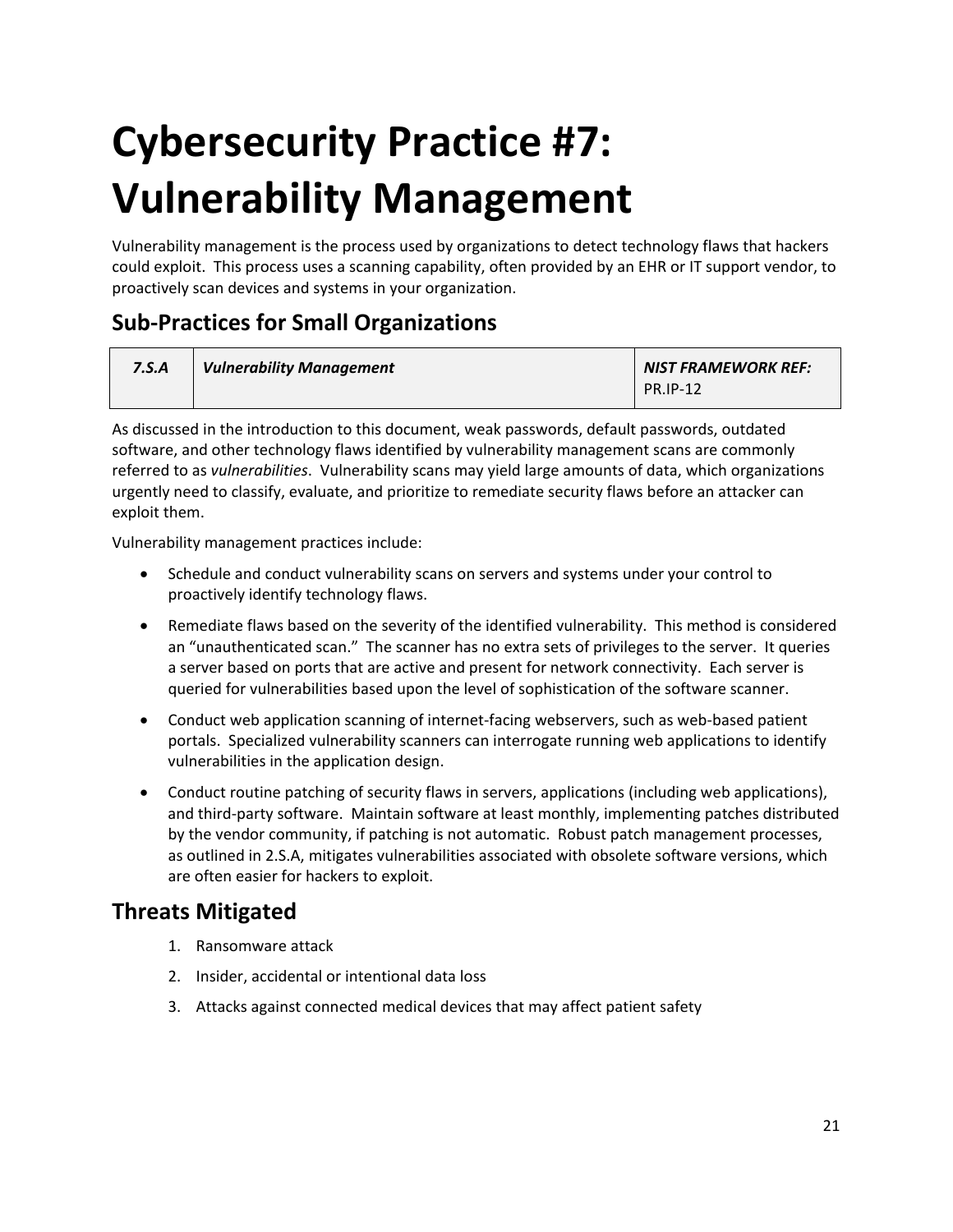# <span id="page-21-1"></span> **Cybersecurity Practice #8: Incident Response**

 data breach or loss. Incident response is often referred to as the standard "blocking and tackling" of links). Though neither of these incidents directly results in a data breach or loss, each event enables breach or loss to occur through subsequent events. Incident response is the ability to discover cyberattacks on the network and prevent them from causing information security. Many types of security incidents occur on a regular basis across organizations of all sizes. Two common security incidents that affect organizations of all sizes are 1) the installation and detection of malware, and 2) phishing attacks that include malicious payloads (via attachments and

#### **Sub-Practices for Small Organizations**

| 8.S.A | <b>Incident Response</b> | <b>NIST FRAMEWORK REF:</b> |
|-------|--------------------------|----------------------------|
|       |                          | PR.IP-9                    |

 remember what to do in the case of an incident. Members of the management team may not know whom to contact to obtain or provide information about the incident. In many cases, there are no the IT department. A common concern is the fear of penalties from regulators if the organization Small organizations are often challenged by incident response management, in part because incident response procedures may not be established. Employees who rarely encounter cyberattacks may not dedicated information security professionals in small organizations, resulting in increased reliance on contacts acknowledges and rectifies a security incident.

 *Establish and implement an incident response plan*: Before an incident occurs, make sure you understand who will lead your incident investigation. Additionally, make sure you understand which personnel will support the leader during each phase of the investigation. At minimum, you should identify the top security expert who will provide direction to the supporting personnel. Ensure that the leader is fully authorized to execute all tasks required to complete the investigation. A sample incident response plan is provided in *Appendix G* of the Main document. Examples of actions to respond to incidents are described in Table 7.

 • *Incident response execution*: Once your incident response plan is implemented, ensure compliance with the plan's elements. At minimum, your plan should describe steps to be followed in the event of malware downloaded on a computer or upon receipt of a phishing attack.

<span id="page-21-0"></span>

| <b>Incident</b> | <b>Response Recommendation</b>                                                                                                                            |
|-----------------|-----------------------------------------------------------------------------------------------------------------------------------------------------------|
| <b>Malware</b>  | Re-image, rebuild, or reset computer to a known good state.<br>Do not trust "malware cleaning" tools until they are verified to function as<br>described. |

Table 7. Incident Response Recommendations to Mitigate Risk of a Data Breach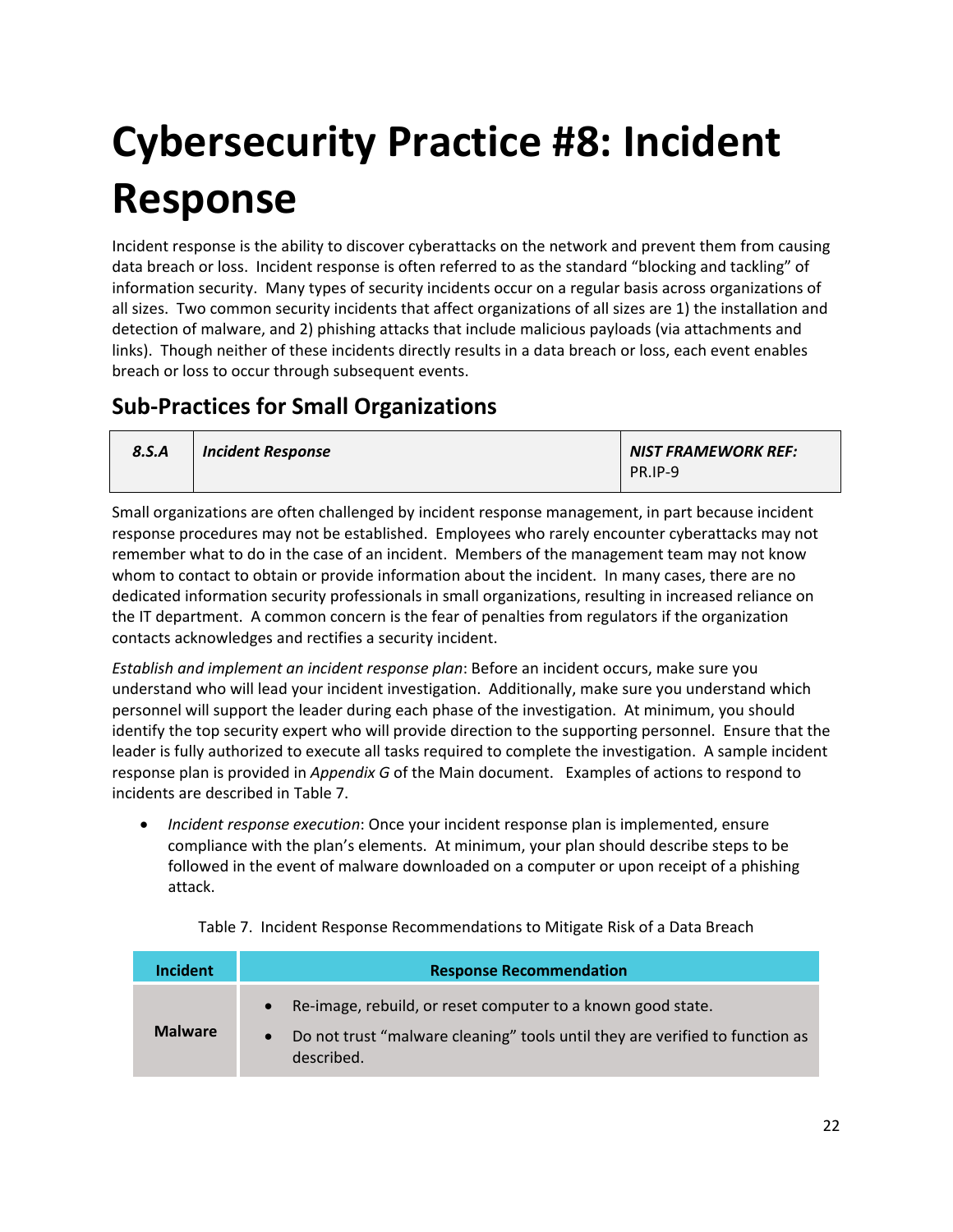| <b>Incident</b> | <b>Response Recommendation</b>                                                                                                                                                                                                                                                      |
|-----------------|-------------------------------------------------------------------------------------------------------------------------------------------------------------------------------------------------------------------------------------------------------------------------------------|
| Phishing        | Identify malicious e-mail messages and delete from mailboxes.<br>$\bullet$<br>Proactively block websites (URLs) referenced in "click attacks."<br>$\bullet$<br>Identify malware that might have been installed on computers, and<br>$\bullet$<br>remediate appropriately if present |

| 8.S.B | <b>ISAC/ISAO Participation</b> | <b>NIST: DETECT</b> |
|-------|--------------------------------|---------------------|
|       |                                | ID.RA-2             |

 Establish a method to receive notifications about cyber threats that are actively targeting other organizations. The most effective way to do this is to join an information sharing and analysis organization (ISAO) or information sharing and analysis center (ISAC). Participating in an appropriate ISAO or ISAC is a great way to manage incident response. As directed by Executive Order 13691, when a member organization provides an ISAO with information about cyber-related breaches, interference, compromise, or incapacitation, the ISAO must:

- protect the individuals' privacy and civil liberties,
- preserve business confidentiality, and
- safeguard the information being shared.

 ISAOs and ISACs establish communities of professionals who are prepared to respond to the same cyber information provided by their peers via the ISAC/ISAO. ISACs and ISAOs tend to focus on a specific vertical (such as the Health Information Sharing and Analysis Center [H-ISAC] within the health care associations is to establish and maintain channels for sharing cyber intelligence. threats. By joining such a community, security and IT professionals bridge knowledge gaps with sector) or community (such as the Population Health ISAO). In all cases, the primary function of these

- 1. Phishing attack
- 2. Ransomware attack
- 3. Loss or theft of equipment
- 4. Insider, accidental or intentional data loss
- 5. Attacks against connected medical devices that may affect patient safety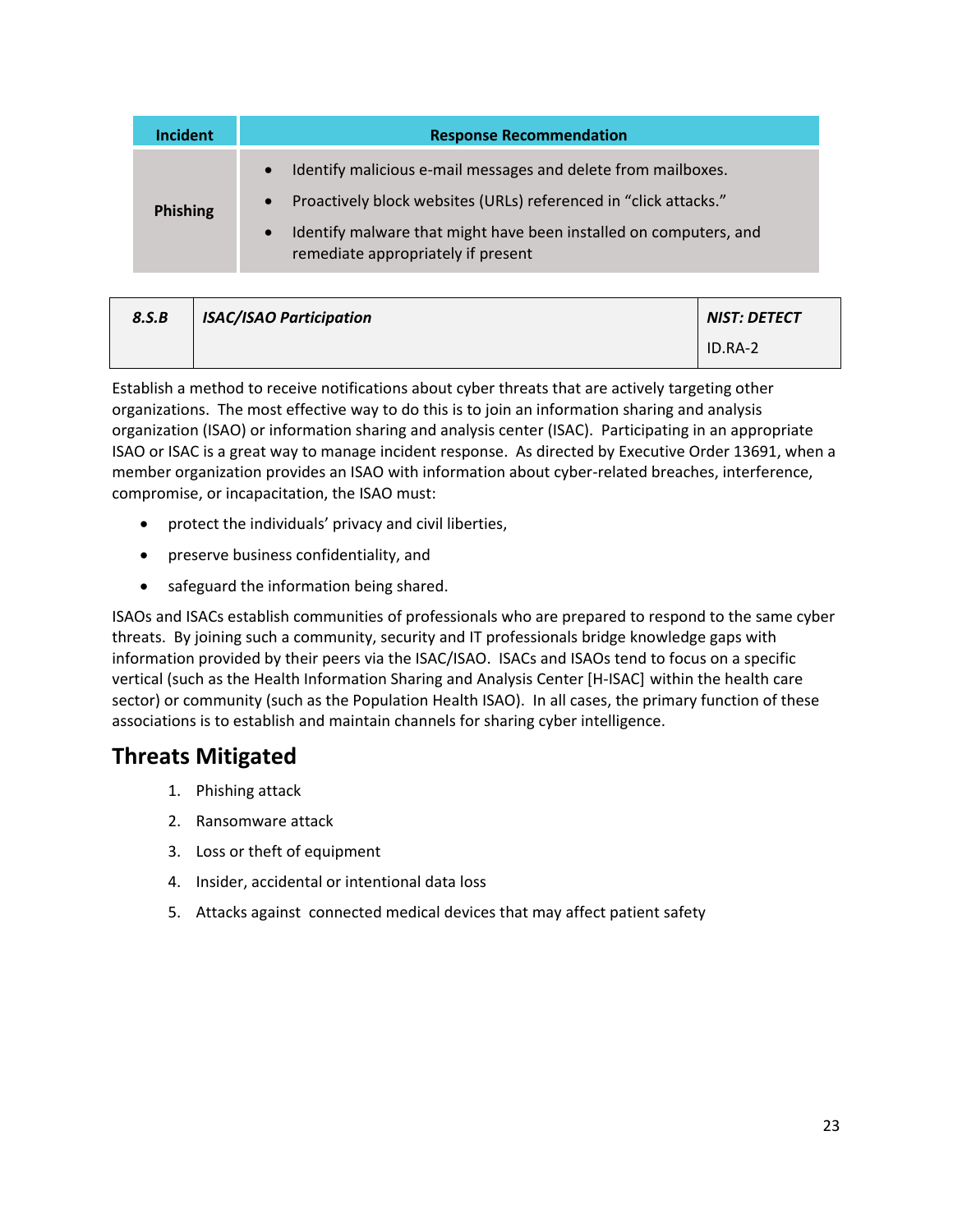## <span id="page-23-0"></span>**Cybersecurity Practice #9: Medical Device Security**

 Medical devices are essential to diagnostic, therapeutic and treatment practices. These devices deliver significant benefits and are successful in the treatment of many diseases.

 As technology advances and health care environments migrate to digitized systems, so do medical devices. For many reasons, it is highly desirable to interface medical devices directly with clinical systems. Automating data collection from medical devices reduces the labor burden and exposure to instrumentation delivers the most accurate treatment possible to the patient. For example, bedside human error that results from manual input of dataFurthermore, automated control of device vital signs monitors are networked to centralized nursing station displays and alarms, and infusion pumps are networked to servers to distribute drug libraries as well as download usage data.

 As with all technologies, medical device benefits are accompanied by cybersecurity challenges. One emerging threat is the practice of hacking medical devices to cause harm by operating them in an unintended manner. For example, the 2015 document "How to Hack an Infusion Pump" describes how an infusion pump can be controlled remotely to modify the dosage of drugs, threatening patient safety and well-being.

 Cybersecurity vulnerabilities are introduced when medical devices are connected to a network or computer to process required updates. Many medical devices are managed remotely by third-party vendors, which increases the attack footprint.

### **Sub-Practices for Small Organizations**

| 9.S.A | <b>Medical Device Security</b> | NIST FRAMEWORK REF: |
|-------|--------------------------------|---------------------|
|       |                                | PR.PT               |

 • If your organization connects medical devices to a network, consider the practices recommended in **Cybersecurity Practice #9: Medical Device Security** in *Technical Volume 2*.

#### **Threats Mitigated**

1. Attacks against connected medical devices that may affect patient safety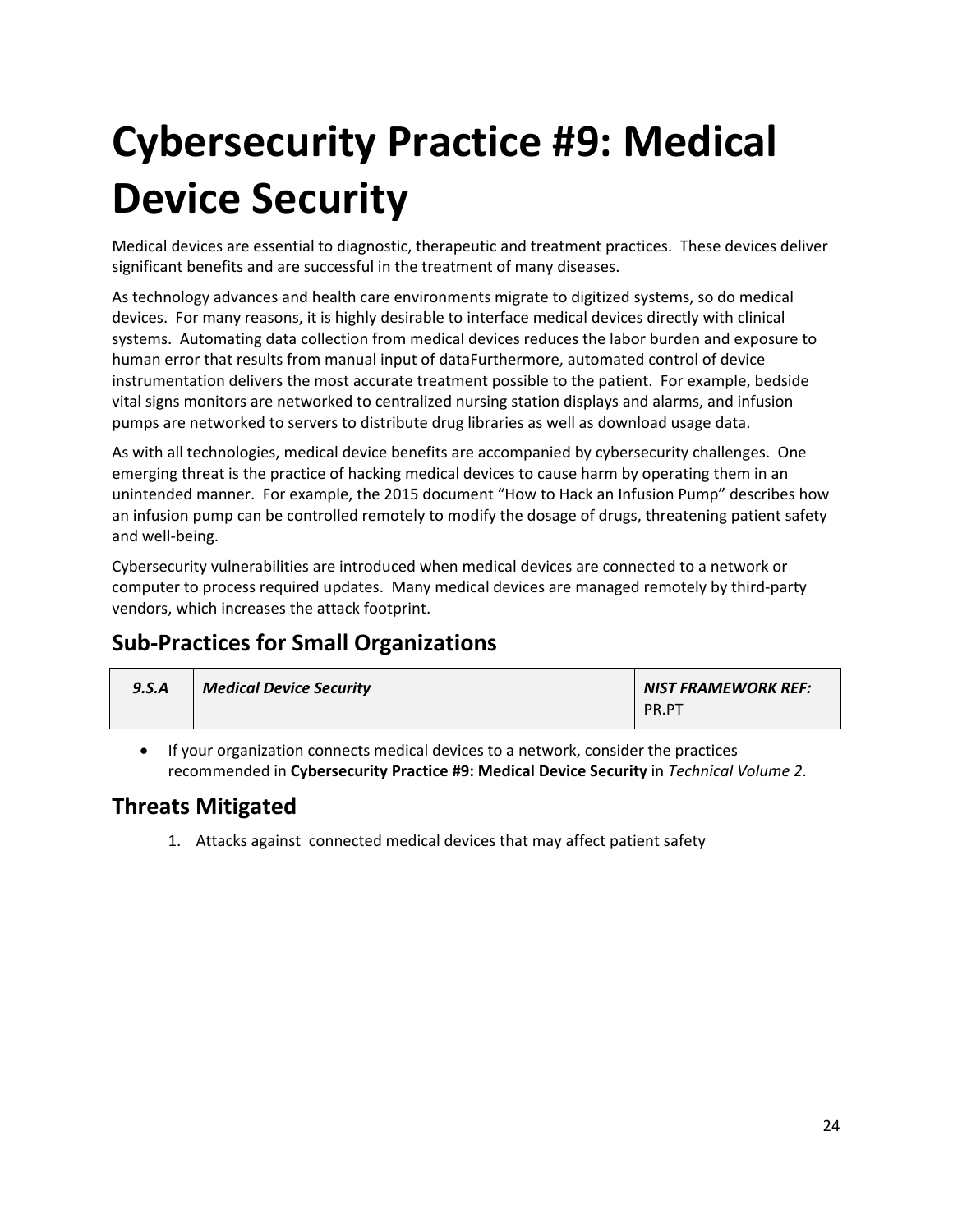# <span id="page-24-1"></span> **Cybersecurity Practice #10: Cybersecurity Policies**

 effective means of preventing cyberattacks. They set expectations and foster a consistent adoption of behaviors by your workforce. With clearly articulated cybersecurity policies, your employees, contractors, and third-party vendors know which data, applications, systems, and devices they are Establishing and implementing cybersecurity policies, procedures, and processes is one of the most authorized to access and the consequences of unauthorized access attempts.

#### **Sub-Practices for Small Organizations**

| 10.S.A | <b>Policies</b> | NIST FRAMEWORK REF:      |
|--------|-----------------|--------------------------|
|        |                 | IG.GV-1, ID.AM-6, PR.AT, |
|        |                 | <b>PR.AT-1, RS.CO-1</b>  |

 Policies are established first and are then supplemented with procedures that enable the policies to be implemented. Policies describe what is expected, and procedures describe how the expectations are met.

 For example, a policy is established that all users will complete privacy and security training. The policy specifies that training courses will be developed and maintained for both privacy and security, that all users will complete the training, that a particular method will be used to conduct the training, and that specific actions will be taken to address noncompliance with the policy. The policy does not describe how your workforce will complete the training, nor does it identify who will develop the courses. Your will develop and release the courses. Additionally, the procedures describe the process to access the procedures provide these details, for example, by clearly stating that privacy and security professionals training.

 descriptions and recommended users are provided in Table 8. Examples of policy templates are provided in *Appendix G* of the Main document*.* Policy examples with

<span id="page-24-0"></span>

| <b>Policy Name</b>                       | <b>Description</b>                                                                                                                                                                            | <b>User Base</b>                             |
|------------------------------------------|-----------------------------------------------------------------------------------------------------------------------------------------------------------------------------------------------|----------------------------------------------|
| Roles and<br><b>Responsibilities</b>     | Describe cybersecurity roles and responsibilities<br>throughout the organization, including who is<br>responsible for implementing security practices<br>and setting and establishing policy. | $\bullet$ All users                          |
| <b>Education and</b><br><b>Awareness</b> | Describe the mechanisms by which the workforce<br>will be trained on cybersecurity practices, threats,<br>and mitigations.                                                                    | $\bullet$ All users<br>Cybersecurity<br>team |

#### Table 8. Effective Policies to Mitigate the Risk of Cyberattacks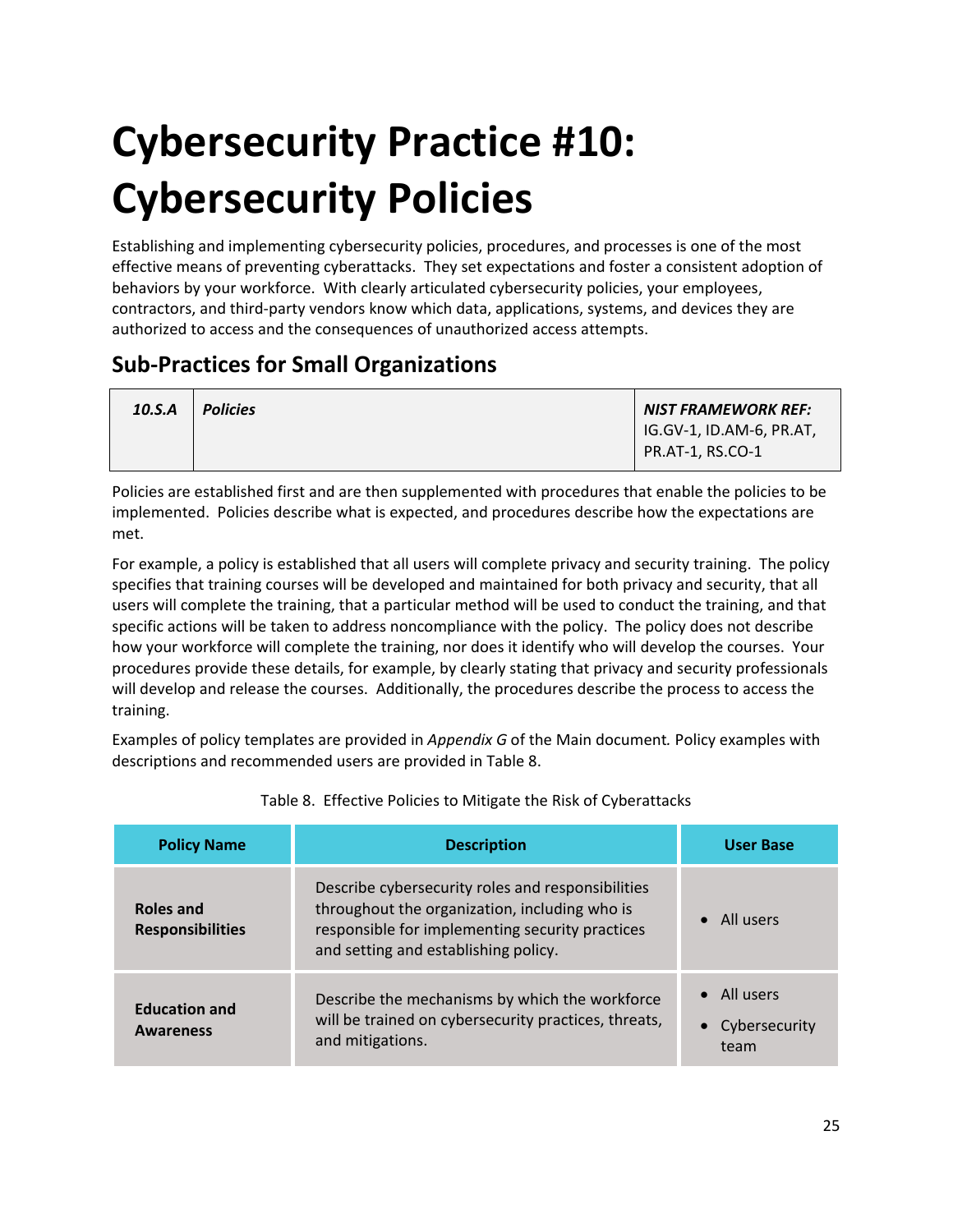| <b>Policy Name</b>                                          | <b>Description</b>                                                                                                                                                                                                                         | <b>User Base</b>                   |
|-------------------------------------------------------------|--------------------------------------------------------------------------------------------------------------------------------------------------------------------------------------------------------------------------------------------|------------------------------------|
| Acceptable Use / E-<br>mail Use                             | Describe what actions users are permitted and not<br>permitted to execute, including detailed<br>descriptions of how e-mail will be used to<br>complete work.                                                                              | All users                          |
| <b>Data Classification</b>                                  | Describe how data will be classified, with usage<br>parameters for each classification. This<br>classification should be in line with Cybersecurity<br>Practice #4.                                                                        | • All users                        |
| <b>Personal Devices</b>                                     | Describe the organization's position on usage of<br>personal devices, also referred to as bring your<br>own device (BYOD). If usage of personal devices is<br>permitted, describe the expectations for how the<br>devices will be managed. | All users                          |
| Laptop, Portable<br><b>Device, and Remote</b><br><b>Use</b> | Describe the policies that relate to mobile device<br>security and how these devices may be used in a<br>remote setting.                                                                                                                   | All users<br>IT team               |
| <b>Incident Reporting</b><br>and Checklist                  | Describe requirements for users to report<br>suspicious activities in the organization and for the<br>cybersecurity department to manage incident<br>response.                                                                             | All users<br>Cybersecurity<br>team |

- 1. E-mail phishing attack
- 2. Ransomware attack
- 3. Loss or theft of equipment or data
- 4. Insider, accidental or intentional data loss
- 5. Attacks against connected medical devices that may affect patient safety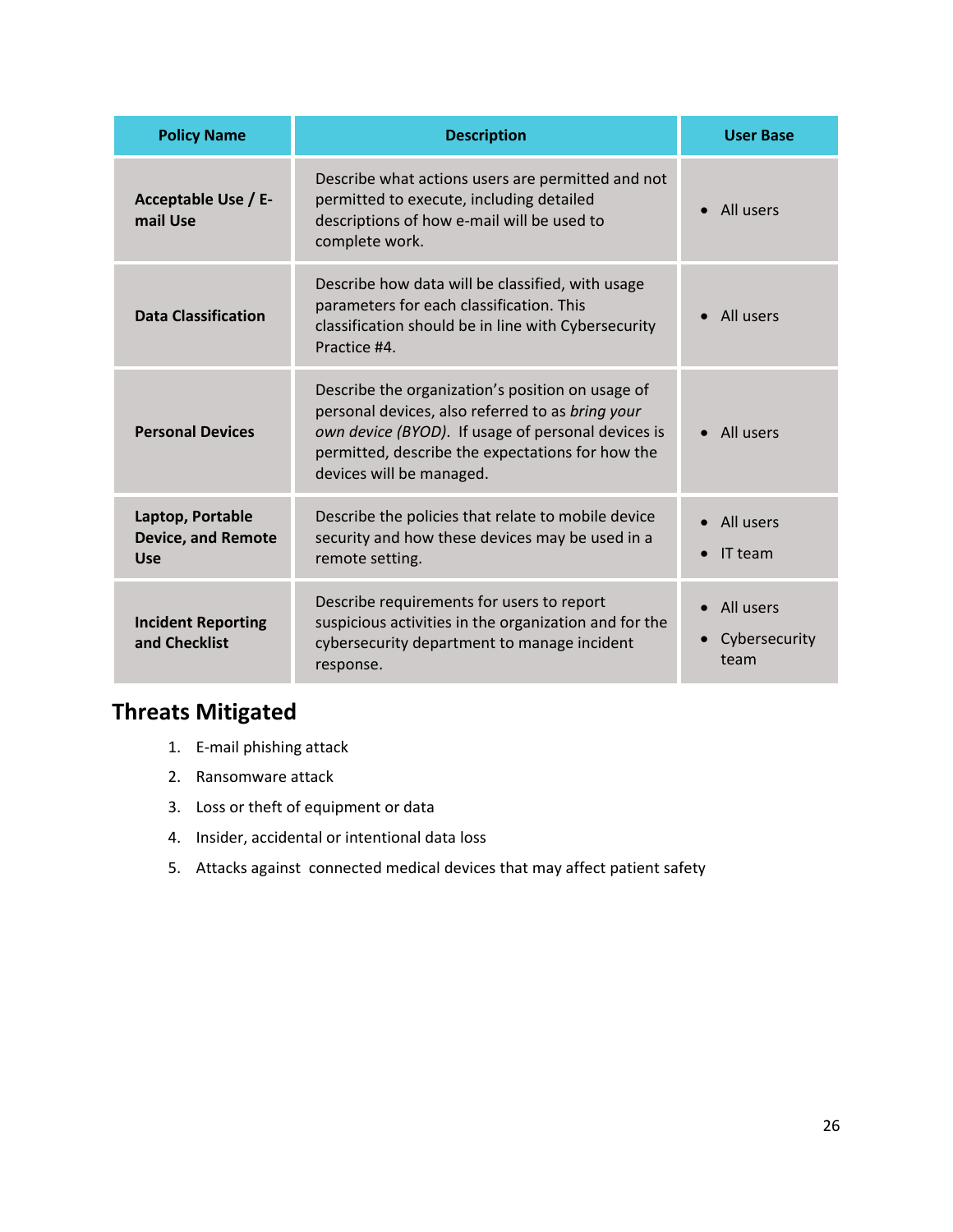### <span id="page-26-1"></span>**Appendix A: Acronyms and Abbreviations**

<span id="page-26-0"></span>**Acronym/Abbreviation** Definition **AHIP AMERICA'S Health Insurance Plans ASL ASL Assistant Secretary for Legislation ASPR Assistant Secretary for Preparedness and Response BYOD BYOD Bring Your Own Device CEO** Chief Executive Officer **CHIO** Chief Health Information Officer **CHIP CHIP Children's Health Insurance Program CIO** Chief Information Officer **CISO** Chief Information Security Officer **CISSP CERTIFIED CERTIFIED INFORMATION SECURITY Systems Professional CMS** Centers for Medicare and Medicaid **CNSSI COMMITTEE COMMITTEE ON NATIONAL SYSTEMS INSTRUCTION COO COO COO COO COO COO COO COO COO COO COO COO COO COO COO COO COO COO COO COO COO COO COO COO COO COO COO COO COO COO COO COO COO COO COO COO COO CSA** Cybersecurity Act **DHS DHS DEPARTMENT OF BUSICIAL CONSUMING SECURITY Department of Homeland Security DoD Department of Defense DOS DOS DENIAL CONSTITUTION DRP Disaster Recovery Plan DSM Direct Secure Messaging EHR** Electronic Health Record **EMR** Electronic Medical Record **EPHI EPHI Electronic Private Health Information FDA FOOD ACCESS FOOD AND FOOD AND FOOD AND FOOD ADMINISTRATION FIPS FIPS FEDERAL INFORMATION Federal Information Processing Standards HCIC Health Care Industry Cybersecurity HHS Department of Health and Human Services HIMSS HIMSS HEALT AND REALT AND HEALT AND HEALT AND HEALTH INFORMATION MANAgement and Systems** Society **HIPAA HIPAA Health Insurance Portability and Accountability Act HIT HIT HIT HISP Health Information Technology HITECH Health Information Technology Economic and Clinical** 

Health Act

Table 9. Acronyms and Abbreviations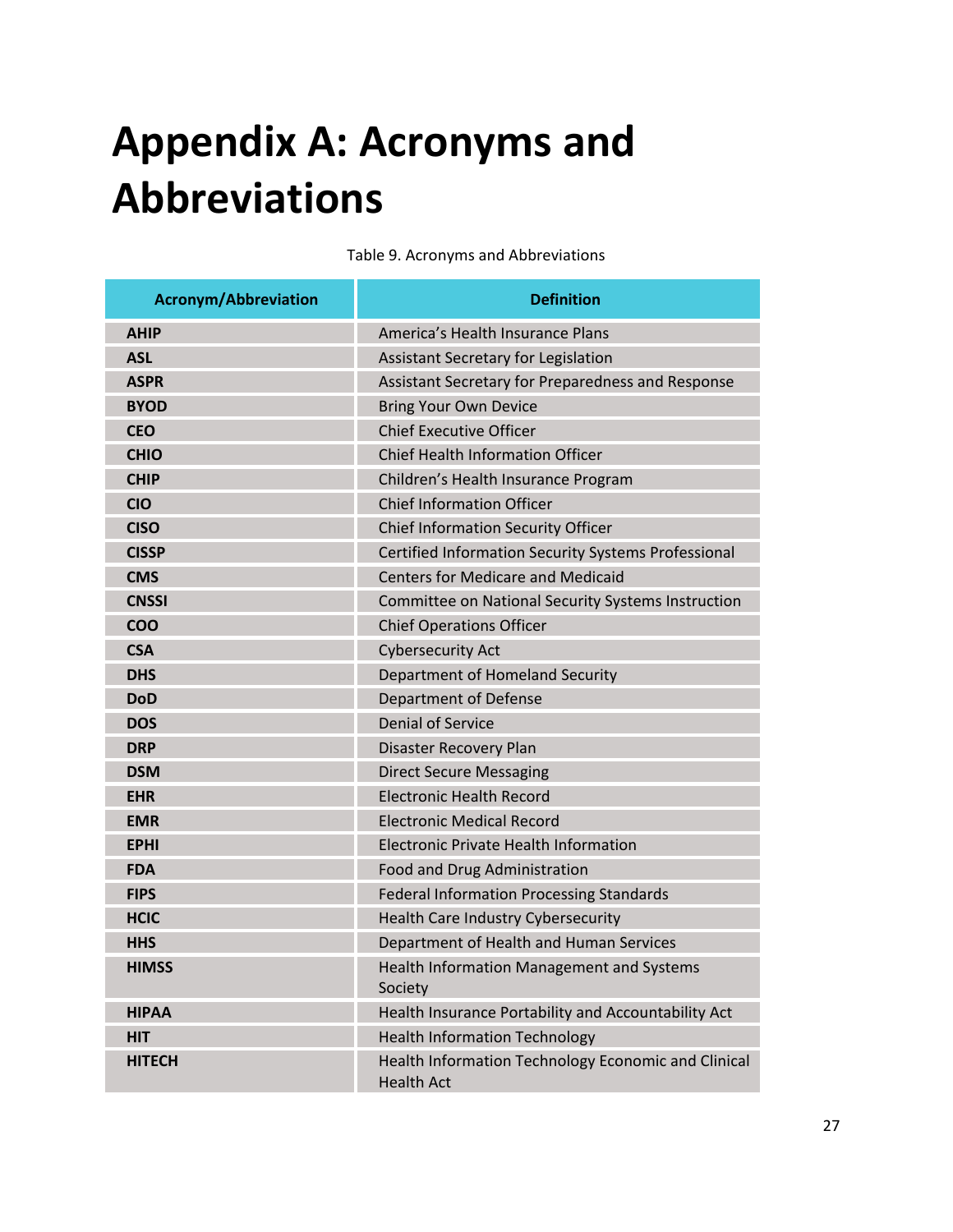| <b>Acronym/Abbreviation</b> | <b>Definition</b>                                                                  |
|-----------------------------|------------------------------------------------------------------------------------|
| <b>HMO</b>                  | <b>Health Maintenance Organization</b>                                             |
| <b>HPH</b>                  | <b>Health Care and Public Health</b>                                               |
| <b>HRSA</b>                 | <b>Health Resources and Services Administration</b>                                |
| <b>IA</b>                   | <b>Information Assurance</b>                                                       |
| <b>IBM</b>                  | <b>International Business Machines</b>                                             |
| ICU                         | <b>Intensive Care Unit</b>                                                         |
| <b>INFOSEC</b>              | <b>Information Security</b>                                                        |
| <b>IoT</b>                  | Internet of Things                                                                 |
| <b>IP</b>                   | Intellectual Property or Internet Protocol                                         |
| <b>IPS</b>                  | <b>Intrusion Prevention Systems</b>                                                |
| <b>ISAC</b>                 | Information Sharing and Analysis Center                                            |
| <b>ISAO</b>                 | Information Sharing and Analysis Organization                                      |
| IT                          | <b>Information Technology</b>                                                      |
| <b>ITAM</b>                 | <b>Information Technology Asset Management</b>                                     |
| <b>LAN</b>                  | <b>Local Area Network</b>                                                          |
| <b>LLC</b>                  | Limited Liability Corporation                                                      |
| <b>MAC</b>                  | <b>Media Access Control</b>                                                        |
| <b>MACRA</b>                | Medicare access and the Children's Health Insurance<br>Program Reauthorization Act |
| <b>MFA</b>                  | <b>Multifactor Authentication</b>                                                  |
| <b>NCCIC</b>                | National Cybersecurity and Communications<br><b>Integration Center</b>             |
| <b>NH-ISAC</b>              | National Healthcare - Information Sharing and<br><b>Analysis Centers</b>           |
| <b>NIST</b>                 | National Institute of Standards and Technology                                     |
| <b>NVD</b>                  | National Vulnerability Database                                                    |
| <b>OCIO</b>                 | Office of the Chief Information Officer                                            |
| <b>OCR</b>                  | Office for Civil Rights                                                            |
| <b>ONC</b>                  | Office of the National Coordinator (for Healthcare<br>Technology)                  |
| <b>PACS</b>                 | Pictures Archiving and Communication Systems                                       |
| <b>PCI-DSS</b>              | Payment Card Industry Data Security Standard                                       |
| PHI                         | <b>Personal Health Information</b>                                                 |
| <b>ROM</b>                  | <b>Read Only Memory</b>                                                            |
| <b>SAMHSA</b>               | <b>Substance Abuse and Mental Health Services</b><br>Administration                |
| SOC/IR                      | Security Operations Center / Incident Response                                     |
| <b>SSN</b>                  | <b>Social Security Number</b>                                                      |
| <b>SVP</b>                  | <b>Senior Vice President</b>                                                       |